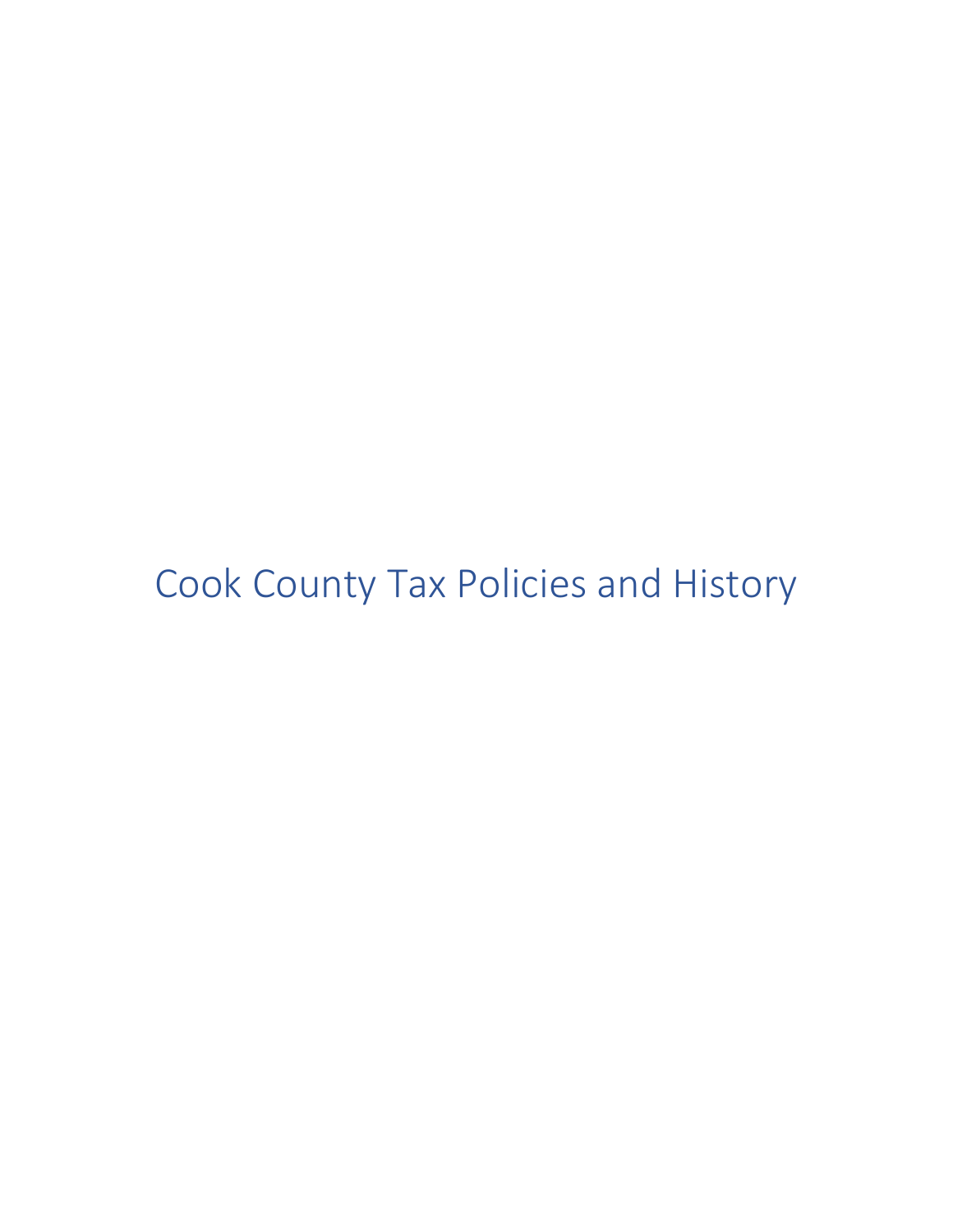# TABLE OF CONTENTS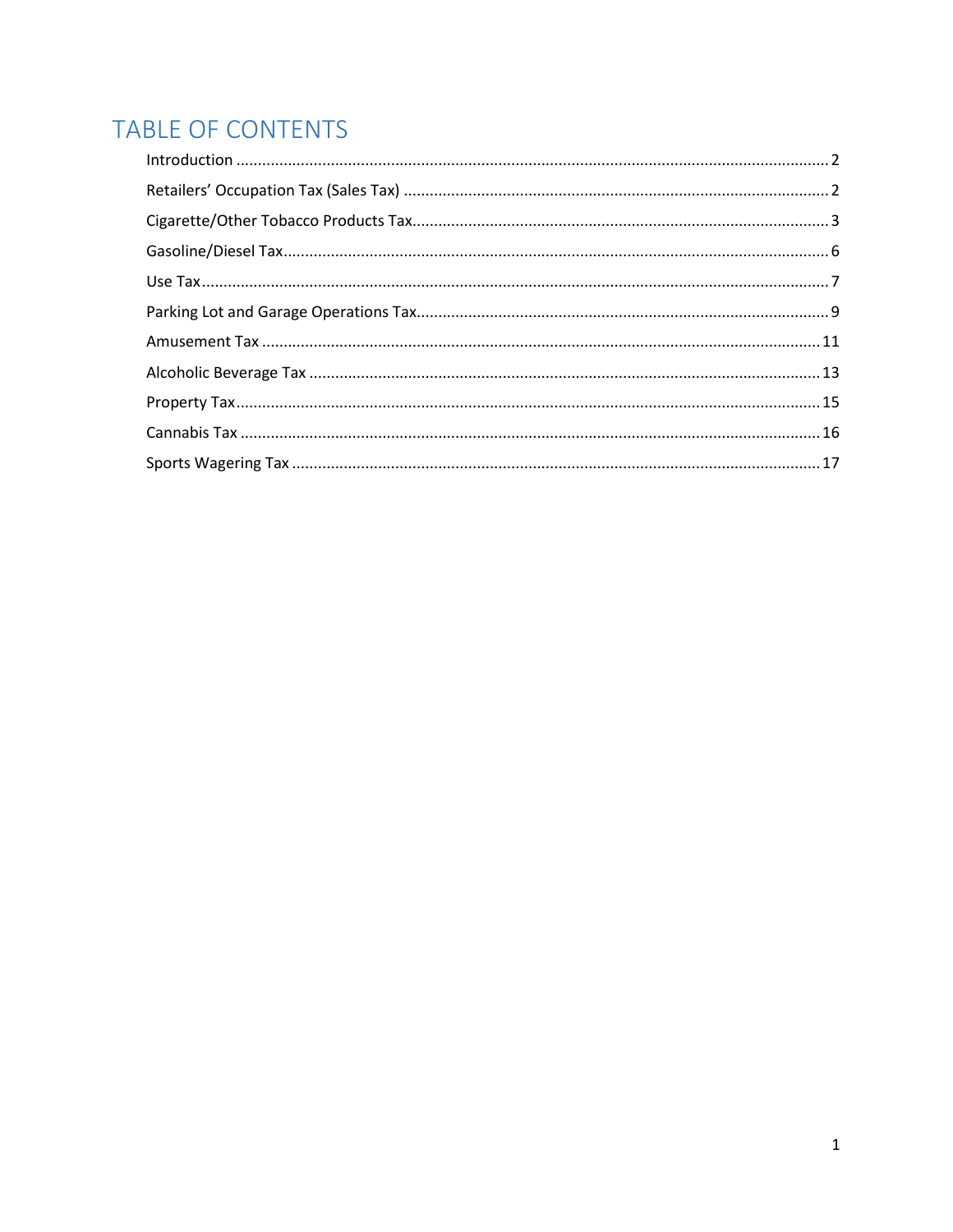# TAX HISTORY

### <span id="page-2-0"></span>**INTRODUCTION**

The following document details historical policy changes in the retailers' occupation tax, cigarette tax, gasoline and diesel fuel tax, use tax, parking lot and garage operations tax, amusement tax, alcoholic beverage tax, and property tax. These are the eight taxes that generated the most revenue for the County in 2019. Where possible, State, County, and City of Chicago tax rates are shown for each tax from the inception of the tax to the present. Major changes in tax distribution and remittance are also outlined.

| <b>Historical Retailers' Occupation Tax Rates</b> |                          |                       |                              |                            |                                                         |
|---------------------------------------------------|--------------------------|-----------------------|------------------------------|----------------------------|---------------------------------------------------------|
| <b>Date</b>                                       | <b>RTA Tax Rate</b>      | <b>State Tax Rate</b> | <b>County Tax</b><br>Rate    | <b>Chicago Tax</b><br>Rate | <b>Combined</b><br><b>Tax Rate (City</b><br>of Chicago) |
| 7/1/1933                                          | -                        | 2%                    | $\qquad \qquad \blacksquare$ |                            | 2%                                                      |
| 7/1/1935                                          |                          | 3%                    | $\overline{\phantom{a}}$     |                            | 3%                                                      |
| 7/1/1941                                          | $\overline{\phantom{a}}$ | 2%                    | $\overline{\phantom{a}}$     | $\overline{\phantom{a}}$   | 2%                                                      |
| 7/1/1955                                          |                          | 2.5%                  | $\overline{\phantom{a}}$     |                            | 2.5%                                                    |
| 7/1/1959                                          | $\overline{\phantom{0}}$ | 3%                    | $\overline{\phantom{a}}$     |                            | 3%                                                      |
| 7/1/1961                                          |                          | 3.5%                  | $\overline{\phantom{a}}$     | $\overline{\phantom{0}}$   | 3.5%                                                    |
| 7/1/1967                                          |                          | 4.25%                 |                              |                            | 4.25%                                                   |
| 10/1/1969                                         |                          | 4%                    | $\qquad \qquad \blacksquare$ |                            | 4%                                                      |
| 1/1/1979                                          | 1%                       | 4%                    |                              |                            | 5%                                                      |
| 8/1/1981                                          | 1%                       | 4%                    | $\overline{\phantom{a}}$     | 1%                         | 6%                                                      |
| 1/1/1984                                          | 1%                       | 5%                    | $\qquad \qquad \blacksquare$ | 1%                         | 7%                                                      |
| 1/1/1990                                          | 1%                       | 6.25%                 | $\overline{\phantom{a}}$     | 1%                         | 8.25%                                                   |
| 9/1/1992                                          | 1%                       | 6.25%                 | 0.75%                        | 1%                         | 9%                                                      |
| 7/1/2005                                          | 1%                       | 6.25%                 | 0.75%                        | 1.25%                      | 9.25%                                                   |
| 1/1/2008                                          | 1%                       | 6.25%                 | 0.75%                        | 1.25%                      | 9.25%                                                   |
| 7/1/2008                                          | 1%                       | 6.25%                 | 1.75%                        | 1.25%                      | 10.25%                                                  |
| 7/1/2010                                          | 1%                       | 6.25%                 | 1.25%                        | 1.25%                      | 9.75%                                                   |
| 1/1/2012                                          | 1%                       | 6.25%                 | 1%                           | 1.25%                      | 9.5%                                                    |
| 1/1/2013                                          | 1%                       | 6.25%                 | 0.75%                        | 1.25%                      | 9.25%                                                   |
| 1/1/2016                                          | 1%                       | 6.25%                 | 1.75%                        | 1.25%                      | 10.25%                                                  |

### <span id="page-2-1"></span>RETAILERS' OCCUPATION TAX (SALES TAX)

The Retailers' Occupation Tax is imposed on the gross receipts of retailers' sales. This tax was first put in place on a state level in Illinois in 1933. The City of Chicago imposed its own sales tax in 1981, and Cook County imposed a sales tax in 1992. Since 1979, the Regional Transportation Authority (RTA) has also collected a sales tax. Under the current 6.25% State tax rate, 80% of revenues are retained by the State, while 16% go to the Local Government Tax Fund and the remaining 4% go to the County and Mass Transit Fund. Revenues from state and local Retailers' Occupation Taxes are projected to increase due to changes in tax requirements after the Supreme Court's decision in South Dakota v. Wayfair. The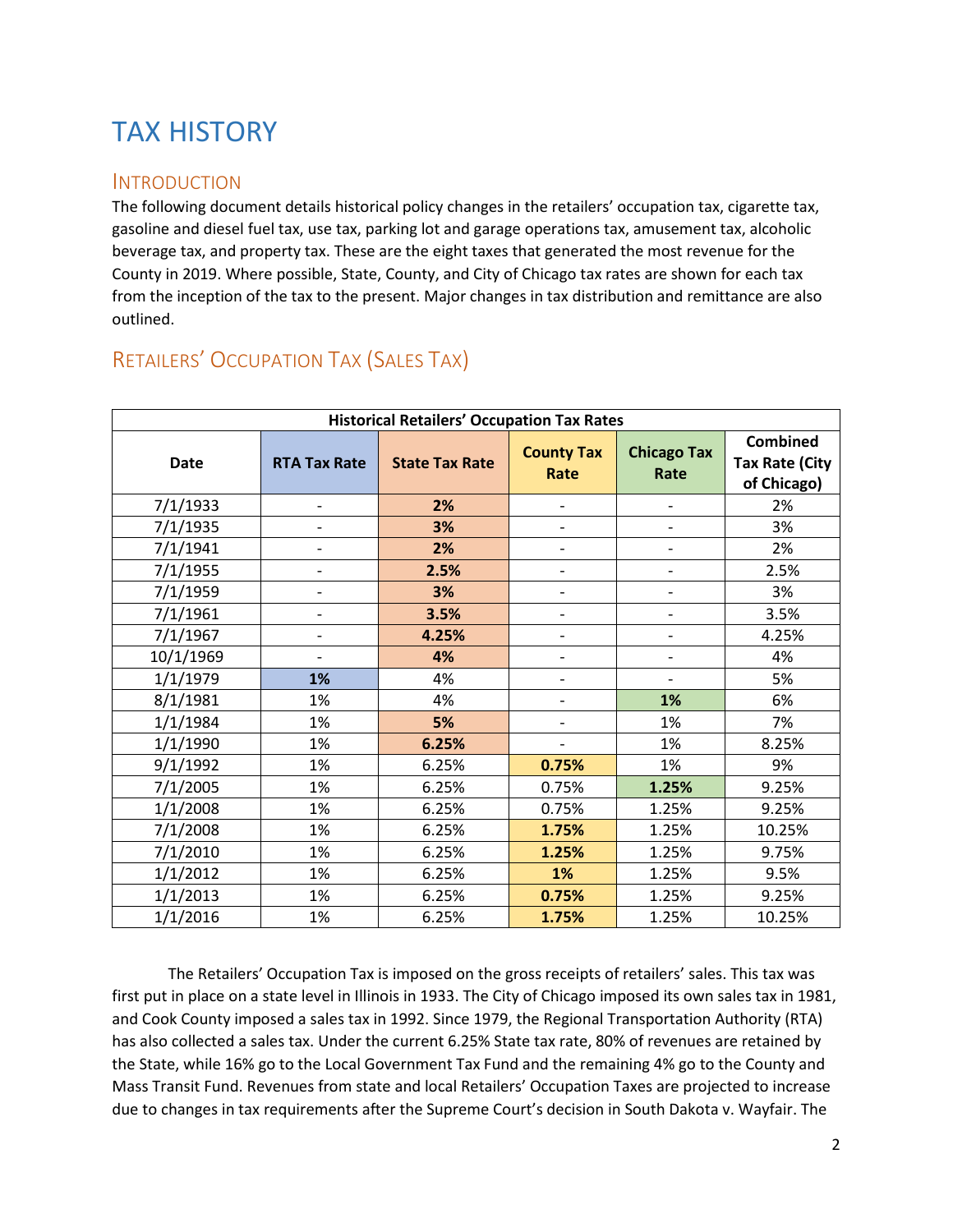"Leveling the Playing Field for Illinois Retail Act" (Public Act 101-0604) was passed by the general assembly on November 14, 2019 and approved by the Governor on December 13, 2019. Under this act, remote retailers and marketplace facilitators will be required to collect and remit state and local Retailers' Occupation Tax starting January 1, 2021.

 The Cook County Retailers' Occupation Tax is administered by the Illinois Department of Revenue. Taxes are remitted to the Department by Cook County retailers on or before the 20th day of the month following the calendar month in which the tax was collected. The Illinois Department of Revenue certifies the amount to be paid to each County by the 25th of each month, for taxes from the second preceding calendar month. The Comptroller draws orders for each County within 10 days of certification. This process results in an estimated three-month lag between initial tax collection (time of sale) and payment of the tax to the County.

As of 2018, 1.5% of the collected sales tax is transferred to the Tax Compliance and Administration Fund. This is a reduction from the previous 2% rate in 2017. In addition to the monthly sales tax, every County that received more than \$500,000 in disbursements receives an additional allocation in March of each year. This allocation is equal to the average monthly distribution made to each County, excluding the two highest months. If an allocation is made in March of one year, the following year's March disbursement will be reduced by the amount of the previous year's allocation. As of December 2016, the Cook County Bureau of Finance must conduct a fiscal planning exercise and provide a 36-month projection of tax-based revenues prior to any increase or decrease in the Cook County Retailers' Occupation Tax.

| <b>Historical Cigarette Tax Rates</b> |                       |                              |                          |                                                  |  |  |
|---------------------------------------|-----------------------|------------------------------|--------------------------|--------------------------------------------------|--|--|
| Date                                  | <b>State Tax Rate</b> | <b>County Tax Rate</b>       | <b>Chicago Tax Rate</b>  | <b>Combined Tax</b><br>Rate (City of<br>Chicago) |  |  |
| 1947                                  | \$0.03                | $\overline{a}$               | $\overline{\phantom{a}}$ | \$0.03                                           |  |  |
| 1959                                  | \$0.04                |                              | -                        | \$0.04                                           |  |  |
| 1960                                  | \$0.03                |                              |                          | \$0.03                                           |  |  |
| 1961                                  | \$0.04                |                              |                          | \$0.04                                           |  |  |
| 1965                                  | \$0.07                |                              | -                        | \$0.07                                           |  |  |
| 1967                                  | \$0.09                | $\qquad \qquad \blacksquare$ | $\overline{\phantom{a}}$ | \$0.09                                           |  |  |
| 1969                                  | \$0.12                |                              |                          | \$0.12                                           |  |  |
| 6/1/1980                              | \$0.12                | \$0.05                       | -                        | \$0.17                                           |  |  |
| 1985                                  | \$0.20                | \$0.05                       | $\overline{a}$           | \$0.25                                           |  |  |
| 1989                                  | \$0.30                | \$0.10                       | $\overline{\phantom{a}}$ | \$0.40                                           |  |  |
| 1993                                  | \$0.44                | \$0.10                       | \$0.16                   | \$0.70                                           |  |  |
| 1/1/1997                              | \$0.58                | \$0.18                       | \$0.16                   | \$0.92                                           |  |  |
| 2002                                  | \$0.98                | \$0.18                       | \$0.16                   | \$1.32                                           |  |  |
| 4/1/2004                              | \$0.98                | \$1.00                       | \$0.16                   | \$2.14                                           |  |  |
| 1/1/2005                              | \$0.98                | \$1.00                       | \$0.48                   | \$2.46                                           |  |  |
| 1/10/2006                             | \$0.98                | \$1.00                       | \$0.68                   | \$2.66                                           |  |  |
| 3/1/2006                              | \$0.98                | \$2.00                       | \$0.68                   | \$3.66                                           |  |  |

## <span id="page-3-0"></span>CIGARETTE/OTHER TOBACCO PRODUCTS TAX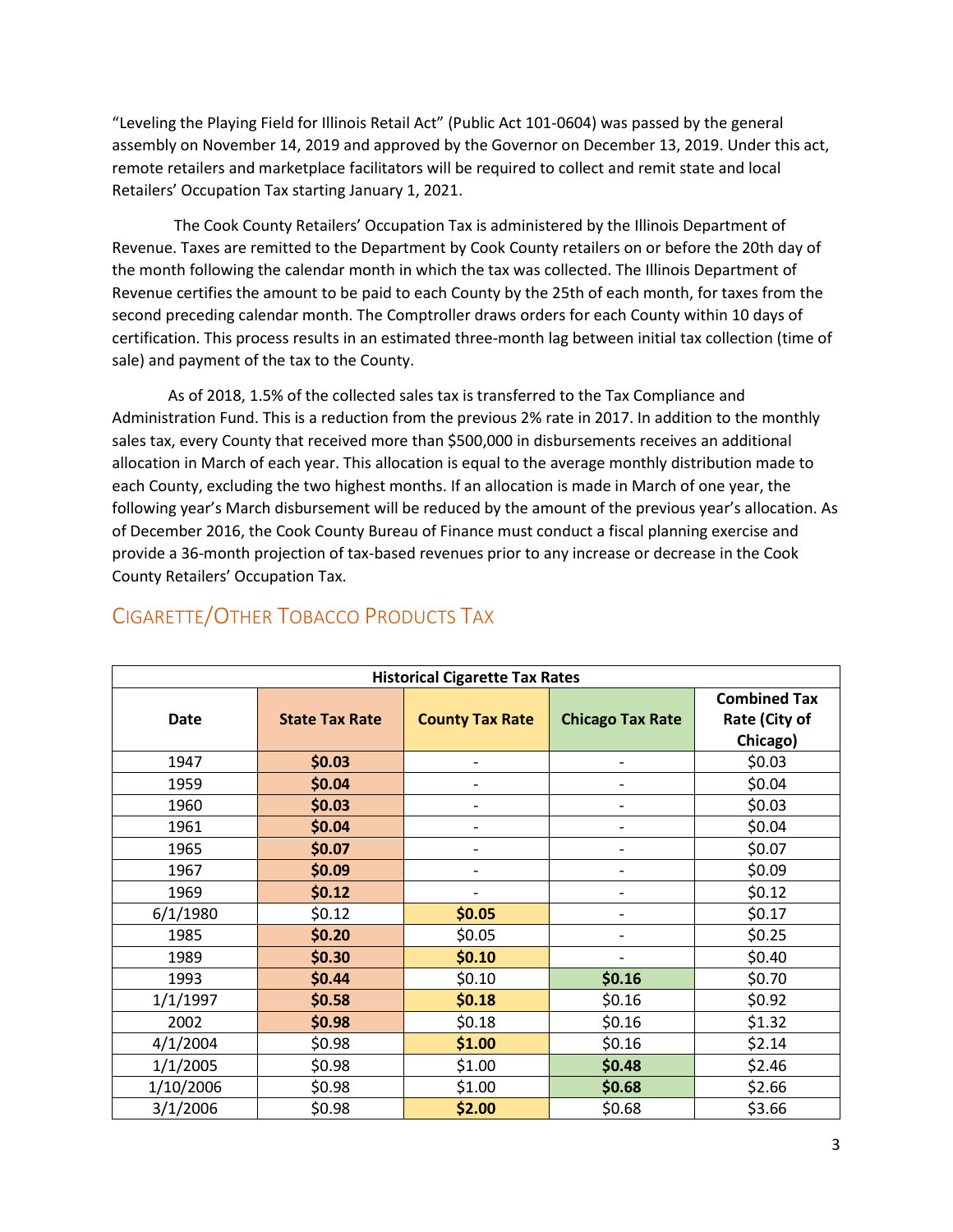| 1/1/2013  | \$1.98 | \$2.00 | \$0.68 | \$4.66 |
|-----------|--------|--------|--------|--------|
| 3/1/2013  | \$1.98 | \$3.00 | \$0.68 | \$5.66 |
| 1/10/2014 | \$1.98 | \$3.00 | \$1.18 | \$6.16 |
| 7/1/2019  | \$2.98 | \$3.00 | \$1.18 | \$7.16 |

| <b>Historical Other Tobacco Products Tax Rates</b> |                                              |                                                                                           |             |                                        |                                                  |  |
|----------------------------------------------------|----------------------------------------------|-------------------------------------------------------------------------------------------|-------------|----------------------------------------|--------------------------------------------------|--|
| Date                                               | <b>Smoking</b><br><b>Tobacco Tax</b><br>Rate | <b>Smokeless</b><br><b>Little Cigars</b><br><b>Tobacco Tax</b><br><b>Tax Rate</b><br>Rate |             | <b>Large Cigars</b><br><b>Tax Rate</b> | <b>Consumable</b><br><b>Products Tax</b><br>Rate |  |
| 12/15/2011                                         | $$0.30$ /oz                                  | $$0.30$ /oz                                                                               | \$0.05/unit | \$0.25/unit                            |                                                  |  |
| 1/1/2013                                           | \$0.60/oz                                    | \$0.60/oz                                                                                 | \$0.05/unit | \$0.30/unit                            |                                                  |  |
| 5/1/2016                                           | $$0.60$ /oz                                  | $$0.60$ /oz                                                                               | \$0.05/unit | \$0.30/unit                            | \$0.20/fluid<br>ml                               |  |

The cigarette tax rates above are shown per pack of 20 cigarettes. The State of Illinois first imposed a cigarette tax in 1947. Cook County imposed a similar tax on June 1, 1980, followed by the City of Chicago in 1993. Cook County first imposed a tax on other tobacco products, including smoking tobacco, smokeless tobacco, little cigars, and large cigars, on December 15, 2011. A County tax was imposed on consumable products (such as vapor products) on May 1, 2016.

Since its inception, the Cook County cigarette tax has been paid through the purchase of tax stamps from the County by wholesale tobacco dealers. Wholesale tobacco dealers collect the tax from retail tobacco dealers, who in turn collect the tax from purchasers. As of November 15, 2011, retail cigarette manufacturers were also required to collect and remit tax on the cigarettes they produced. Additionally, wholesale tobacco dealers and retail cigarette manufacturers were required to remit the tax on other tobacco products by the 20th day of the month following the month in which the sales occurred. These requirements were updated on March 1, 2012. At this time, wholesale tobacco dealers, retail cigarette manufacturers, and retail tobacco dealers were required to remit the tax on other tobacco products by the 20th day of the month following the month in which the sales occurred. Retail cigarette manufacturers were also required to remit the tax for their manufactured cigarettes by this deadline. As of May 1, 2016, tax on consumable products must be remitted according to the same guidelines. Historical changes in Cook County cigarette tax violation penalties are shown in the table below.

No lag is present for revenues from the cigarette tax. Because this tax is collected through the purchase of stamps, revenues are booked within a few days. For smoking tobacco, smokeless tobacco, little cigars, large cigars, and consumable products, an estimated one-month lag is present between time of sale and booking of revenue. Tax is remitted to the Department of Revenue on the 20th day of the month following the month in which the sale was made, and the Department then books the revenue during the month in which the tax was remitted.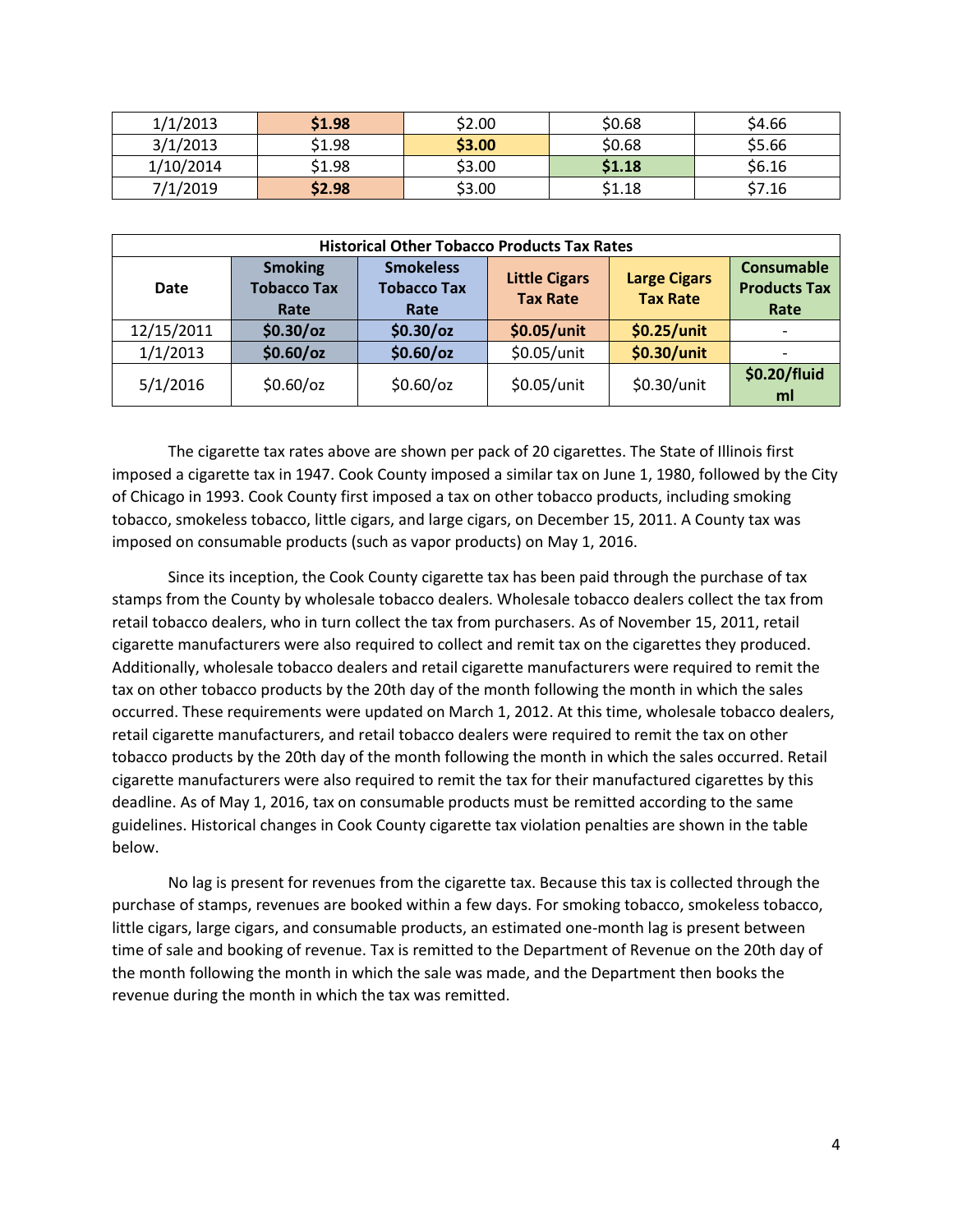| <b>Cook County Cigarette Tax Violation Penalties</b> |                                                 |                                            |  |  |  |
|------------------------------------------------------|-------------------------------------------------|--------------------------------------------|--|--|--|
| Date Imposed                                         | <b>Violation Type</b>                           | <b>Penalties</b>                           |  |  |  |
| 1/1/1980                                             | 1 <sup>st</sup> offense                         | \$300                                      |  |  |  |
|                                                      | Each subsequent offense within 180 days         | \$500                                      |  |  |  |
| 3/1/2006                                             | 1 <sup>st</sup> offense                         | \$500                                      |  |  |  |
|                                                      | Each subsequent offense within 180 days         | \$1,000                                    |  |  |  |
| 3/4/2009                                             | 1 <sup>st</sup> offense                         | \$1,000                                    |  |  |  |
|                                                      | 2 <sup>nd</sup> and subsequent offenses         | \$2,000                                    |  |  |  |
|                                                      |                                                 | Concealment                                |  |  |  |
|                                                      | 1 <sup>st</sup> offense                         | \$2,000                                    |  |  |  |
|                                                      | 2 <sup>nd</sup> and subsequent offenses         | Additional \$4,000                         |  |  |  |
|                                                      |                                                 | <b>Counterfeit Packs of Cigarettes</b>     |  |  |  |
|                                                      | 40 or less                                      | \$2,000                                    |  |  |  |
|                                                      | 41 or more                                      | \$50/pack                                  |  |  |  |
|                                                      | 2 <sup>nd</sup> and subsequent offenses         | Additional \$4,000                         |  |  |  |
|                                                      |                                                 | <b>Counterfeit Tax Stamps</b>              |  |  |  |
|                                                      | 40 or less                                      | \$2,000                                    |  |  |  |
|                                                      | 41 or more                                      | \$50/stamp                                 |  |  |  |
|                                                      | 2 <sup>nd</sup> and subsequent offenses         | Additional \$4,000                         |  |  |  |
|                                                      |                                                 | <b>Improperly Stamped Packs</b>            |  |  |  |
|                                                      | 40 or less                                      | \$2,000                                    |  |  |  |
|                                                      | 41 or more                                      | \$50/pack                                  |  |  |  |
|                                                      | 2 <sup>nd</sup> and subsequent offenses         | Additional \$2,000                         |  |  |  |
|                                                      |                                                 | <b>Loose Cigarettes</b>                    |  |  |  |
| 2/16/2011                                            | 40 or less                                      | \$1,000                                    |  |  |  |
|                                                      | 40 or more                                      | \$25/cigarette                             |  |  |  |
|                                                      | 2 <sup>nd</sup> and subsequent offenses         | Additional \$2,000                         |  |  |  |
|                                                      | 1 <sup>st</sup> offense                         | <b>Sales to Unregistered Wholesalers</b>   |  |  |  |
|                                                      | 2 <sup>nd</sup> and subsequent offenses         | \$2,000<br>Additional \$4,000              |  |  |  |
|                                                      | <b>Unstamped Packs</b>                          |                                            |  |  |  |
|                                                      | 40 packs or less                                | \$1,000                                    |  |  |  |
|                                                      | 41 packs or more                                | \$25/pack                                  |  |  |  |
|                                                      | 2 <sup>nd</sup> and subsequent offenses         | \$2,000                                    |  |  |  |
|                                                      | <b>Utilization of Used or Reused Tax Stamps</b> |                                            |  |  |  |
|                                                      | 40 or less packs or stamps                      | \$2,000                                    |  |  |  |
|                                                      | 41 or more packs or stamps                      | \$50/pack or stamp                         |  |  |  |
|                                                      | 2 <sup>nd</sup> and subsequent offenses         | Additional \$4,000                         |  |  |  |
|                                                      | <b>Hinder Inspection or Audit</b>               |                                            |  |  |  |
|                                                      | 1 <sup>st</sup> offense                         | \$1,000                                    |  |  |  |
|                                                      | 2 <sup>nd</sup> and subsequent offenses         | Additional \$2,000                         |  |  |  |
|                                                      |                                                 | <b>Other Tobacco Products</b>              |  |  |  |
| 12/15/2011                                           | 1 <sup>st</sup> offense                         | \$1.000                                    |  |  |  |
|                                                      | 2 <sup>nd</sup> and subsequent offenses         | Additional \$2,000                         |  |  |  |
|                                                      | <b>Consumable Products</b>                      |                                            |  |  |  |
| 11/18/2015                                           | 1 <sup>st</sup> offense                         | \$1,000                                    |  |  |  |
|                                                      | 2 <sup>nd</sup> and subsequent offenses         | Additional \$2,000                         |  |  |  |
|                                                      |                                                 | Altered/Mutilated                          |  |  |  |
|                                                      | 40 packs or less                                | \$2,000                                    |  |  |  |
|                                                      | 41 packs or more                                | \$50/pack                                  |  |  |  |
|                                                      | 2 <sup>nd</sup> and subsequent offenses         | Additional \$4,000                         |  |  |  |
|                                                      |                                                 | <b>Books and Records</b>                   |  |  |  |
|                                                      | 1 <sup>st</sup> offense                         | \$1,000                                    |  |  |  |
|                                                      | 2 <sup>nd</sup> and subsequent offenses         | Additional \$2,000                         |  |  |  |
| 6/1/2016                                             |                                                 | <b>Illegal Imports/Exports</b>             |  |  |  |
|                                                      | 40 packs or less                                | \$2,000                                    |  |  |  |
|                                                      | 41 packs or more                                | \$50/pack                                  |  |  |  |
|                                                      | 2 <sup>nd</sup> and subsequent offenses         | Additional \$4,000                         |  |  |  |
|                                                      |                                                 | <b>Retail Manufactured Cigarette Packs</b> |  |  |  |
|                                                      | 40 packs or less                                | \$1,000                                    |  |  |  |
|                                                      | 41 packs or more                                | \$25/pack                                  |  |  |  |
|                                                      | 2 <sup>nd</sup> and subsequent offenses         | Additional \$2,000                         |  |  |  |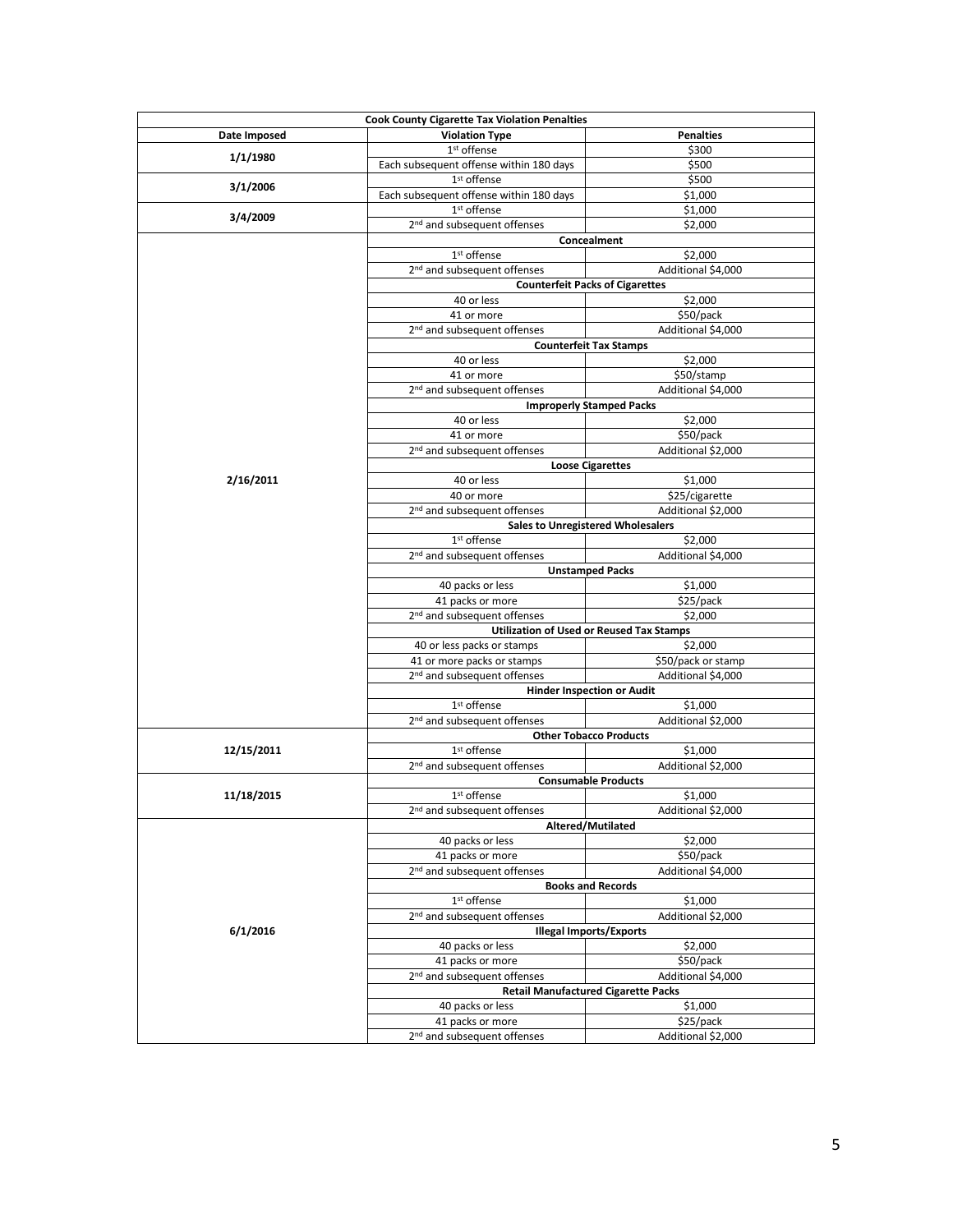| <b>Historical Gasoline/Diesel Tax Rates</b> |                       |               |                              |                              |                                               |               |  |
|---------------------------------------------|-----------------------|---------------|------------------------------|------------------------------|-----------------------------------------------|---------------|--|
| <b>Date</b>                                 | <b>State Tax Rate</b> |               | <b>County Tax</b>            | <b>Chicago Tax</b>           | <b>Combined Tax Rate (City</b><br>of Chicago) |               |  |
|                                             | <b>Gasoline</b>       | <b>Diesel</b> | Rate                         | Rate                         | <b>Gasoline</b>                               | <b>Diesel</b> |  |
| 1927                                        | \$0.02                | \$0.02        | $\overline{\phantom{0}}$     | $\overline{a}$               | \$0.02                                        | \$0.02        |  |
| 1929                                        | \$0.03\$              | \$0.03        | $\overline{\phantom{0}}$     | $\qquad \qquad \blacksquare$ | \$0.03                                        | \$0.03        |  |
| 1951                                        | \$0.04                | \$0.04        | $\overline{\phantom{a}}$     | $\overline{\phantom{0}}$     | \$0.04                                        | \$0.04        |  |
| 1953                                        | \$0.05                | \$0.05        | $\qquad \qquad \blacksquare$ | $\overline{\phantom{0}}$     | \$0.05                                        | \$0.05        |  |
| 1967                                        | \$0.06                | \$0.06        | $\overline{\phantom{a}}$     | $\overline{\phantom{0}}$     | \$0.06                                        | \$0.06        |  |
| 1969                                        | \$0.075               | \$0.075       | $\overline{\phantom{0}}$     | $\overline{a}$               | \$0.075                                       | \$0.075       |  |
| 10/1/1976                                   | \$0.075               | \$0.075       | \$0.01                       | $\overline{\phantom{0}}$     | \$0.085                                       | \$0.085       |  |
| 2/1/1980                                    | \$0.075               | \$0.075       | \$0.03\$                     | $\overline{\phantom{0}}$     | \$0.105                                       | \$0.105       |  |
| 8/1/1983                                    | \$0.11                | \$0.135       | \$0.03                       | $\qquad \qquad \blacksquare$ | \$0.14                                        | \$0.165       |  |
| 7/1/1984                                    | \$0.12                | \$0.145       | \$0.03                       | $\overline{\phantom{0}}$     | \$0.15                                        | \$0.175       |  |
| 1/1/1985                                    | \$0.12                | \$0.145       | \$0.04                       | $\overline{\phantom{0}}$     | \$0.16                                        | \$0.185       |  |
| 7/1/1985                                    | \$0.13                | \$0.155       | \$0.04                       | $\overline{\phantom{0}}$     | \$0.17                                        | \$0.195       |  |
| 9/24/1986                                   | \$0.13                | \$0.155       | \$0.04                       | \$0.05                       | \$0.22                                        | \$0.245       |  |
| 3/1/1989                                    | \$0.13                | \$0.155       | \$0.06                       | \$0.05                       | \$0.24                                        | \$0.265       |  |
| 8/1/1989                                    | \$0.16                | \$0.185       | \$0.06                       | \$0.05                       | \$0.27                                        | \$0.295       |  |
| 1/1/1990                                    | \$0.19                | \$0.215       | \$0.06                       | \$0.05                       | \$0.30                                        | \$0.325       |  |
| 7/1/2019                                    | \$0.38                | \$0.445       | \$0.06                       | \$0.05                       | \$0.49                                        | \$0.555       |  |
| 7/1/2020                                    | \$0.387               | \$0.462       | \$0.06                       | \$0.05                       | \$0.497                                       | \$0.572       |  |
| 1/1/2021                                    | \$0.387               | \$0.462       | \$0.06                       | \$0.08                       | \$0.527                                       | \$0.602       |  |
| 7/1/2021                                    | \$0.392               | \$0.467       | \$0.06                       | \$0.08                       | \$0.532                                       | \$0.607       |  |

### <span id="page-6-0"></span>GASOLINE/DIESEL TAX

| <b>Cook County Gas Tax Penalties and Remittance Dates</b> |                                         |                                         |                                         |  |  |  |
|-----------------------------------------------------------|-----------------------------------------|-----------------------------------------|-----------------------------------------|--|--|--|
| Date                                                      | Penalty                                 | <b>Remittance Date</b>                  |                                         |  |  |  |
|                                                           | 45 <sup>th</sup> day of the month after |                                         |                                         |  |  |  |
| 10/1/1976                                                 | \$100-\$1,000                           | the month for which the tax             |                                         |  |  |  |
|                                                           |                                         | was due                                 |                                         |  |  |  |
|                                                           |                                         | 20 <sup>th</sup> day of the month after |                                         |  |  |  |
| 9/16/1991                                                 | \$100-\$1,000                           | the month for which the tax             |                                         |  |  |  |
|                                                           |                                         | was due                                 |                                         |  |  |  |
|                                                           | 1 <sup>st</sup> Offense                 | \$1,000                                 | 20 <sup>th</sup> day of the month after |  |  |  |
| 2/16/2011                                                 | 2 <sup>nd</sup> and Subsequent          |                                         | the month for which the tax             |  |  |  |
|                                                           | <b>Offenses</b>                         | \$2,000                                 | was due                                 |  |  |  |

The gasoline and diesel tax rates shown above are the rates per gallon of fuel. The tax was imposed on gasoline and diesel in Illinois in 1927, and in the City of Chicago on September 24, 1986. While the Cook County gasoline tax was imposed on October 1, 1976, this tax did not include diesel fuel until November 22, 1996. Revenue from the State tax is distributed to the State Construction Account Fund, State Boating Act Fund, Grade Crossing Protection Fund, Vehicle Inspection Fund, Department of Revenue, and Department of Transportation. After these disbursements, 16.74% of the remaining revenue is given to Cook County. Since January 30, 1980, The Highway Department of Cook County has received 5% of County tax revenues. Municipalities with their primary administrative offices in Cook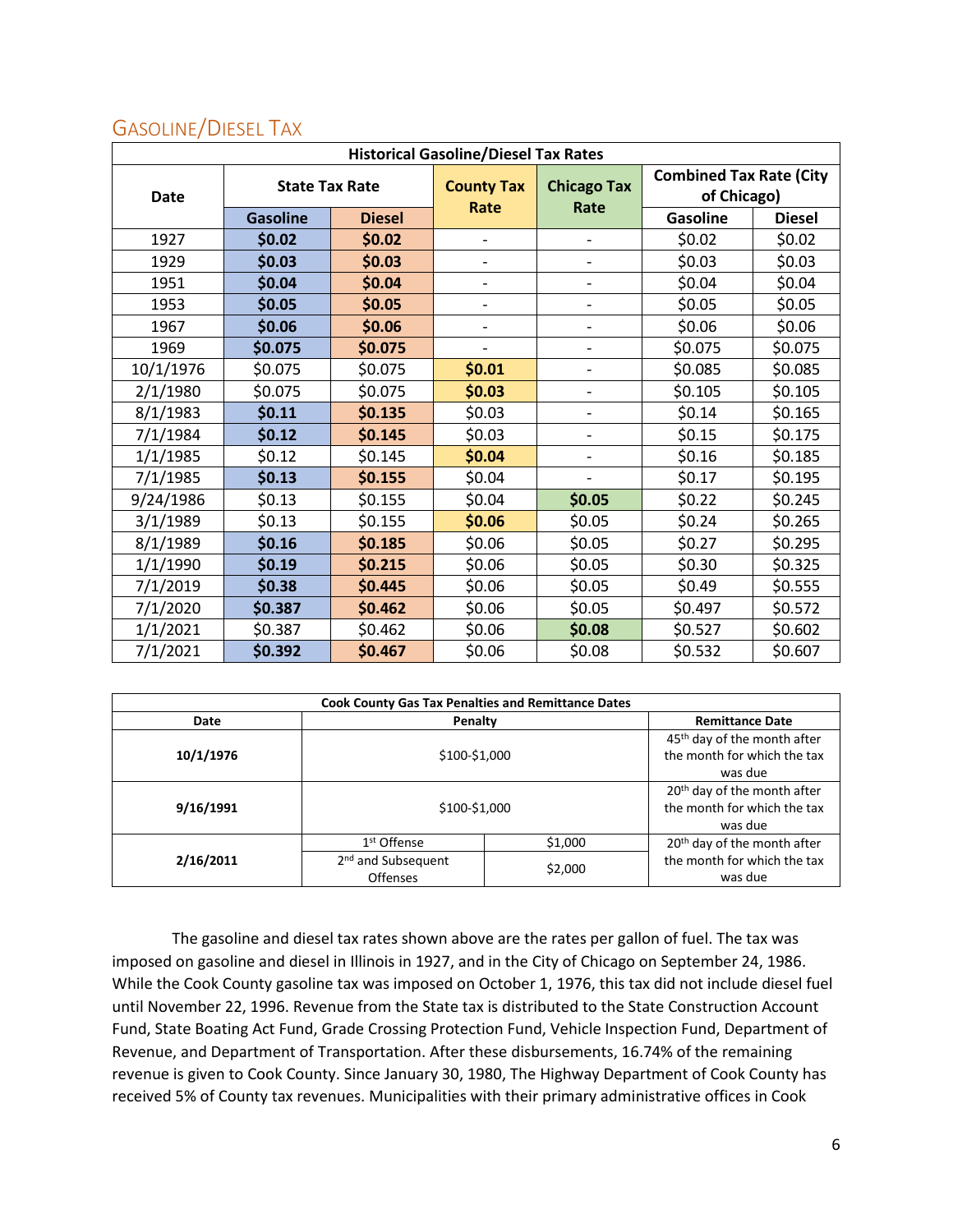County began receiving an annual tax rebate from Cook County on March 1, 1980. Townships began receiving this tax rebate as well on April 1, 1994. An estimated one-month lag is present between time of sale and booking of revenue for the gas tax.

| <b>Historical Use Tax Rates</b> |                       |                          |                          |                                                  |  |  |
|---------------------------------|-----------------------|--------------------------|--------------------------|--------------------------------------------------|--|--|
| Date                            | <b>State Tax Rate</b> | <b>County Tax Rate</b>   | <b>Chicago Tax Rate</b>  | <b>Combined Tax</b><br>Rate (City of<br>Chicago) |  |  |
| 7/1/1955                        | 2.5%                  | -                        | -                        | 2.5%                                             |  |  |
| 7/1/1959                        | 3%                    | -                        | $\overline{\phantom{a}}$ | 3%                                               |  |  |
| 7/1/1961                        | 3.5%                  | -                        | $\overline{\phantom{a}}$ | 3.5%                                             |  |  |
| 7/1/1967                        | 4.25%                 | $\overline{\phantom{a}}$ | $\overline{\phantom{a}}$ | 4.25%                                            |  |  |
| 10/1/1969                       | 4%                    | -                        | $\overline{\phantom{a}}$ | 4%                                               |  |  |
| 1/1/1984                        | 5%                    | -                        | $\overline{\phantom{a}}$ | 5%                                               |  |  |
| 1/1/1990                        | 6.25%                 |                          |                          | 6.25%                                            |  |  |
| 1/1/1995                        | 6.25%                 | -                        | 1%                       | 7.25%                                            |  |  |
| 12/1/1995                       | 6.25%                 | 0.75%                    | 1%                       | 8%                                               |  |  |
| 12/15/2004                      | 6.25%                 | 0.75%                    | 1.25%                    | 8.25%                                            |  |  |
| 12/15/2011                      | 6.25%                 | 1%                       | 1.25%                    | 8.5%                                             |  |  |

### <span id="page-7-0"></span>USE TAX

| <b>Historical Non-Titled Personal Property Use Tax Rates</b> |                                               |    |       |  |  |  |
|--------------------------------------------------------------|-----------------------------------------------|----|-------|--|--|--|
| Date                                                         | <b>Combined Tax Rate</b><br>(City of Chicago) |    |       |  |  |  |
| 1/1/1992                                                     |                                               | 1% | 1%    |  |  |  |
| 4/1/2013                                                     | 1.25%                                         | 1% | 2.25% |  |  |  |
| 6/19/2013                                                    | 0.75%                                         | 1% | 1.75% |  |  |  |

| <b>Cook County Use Tax Penalties and Remittance Dates</b> |                                                   |         |                                                                                                                                                                                                                                                                                                     |                                                                                           |  |
|-----------------------------------------------------------|---------------------------------------------------|---------|-----------------------------------------------------------------------------------------------------------------------------------------------------------------------------------------------------------------------------------------------------------------------------------------------------|-------------------------------------------------------------------------------------------|--|
| Date                                                      | Penalty                                           |         |                                                                                                                                                                                                                                                                                                     |                                                                                           |  |
| 12/1/1995                                                 | \$1,000                                           |         | <b>Remittance Date</b><br>5 <sup>th</sup> day of the month<br>after the month in<br><b>Retailers</b><br>which the tax was<br>collected<br>End of the month in<br>Purchasers paying<br>which the purchase was<br>directly<br>made<br>Retailers<br>collected<br>Purchasers paying<br>directly<br>made |                                                                                           |  |
|                                                           |                                                   |         |                                                                                                                                                                                                                                                                                                     |                                                                                           |  |
| 2/16/2011                                                 | 1 <sup>st</sup> Offense                           | \$1,000 |                                                                                                                                                                                                                                                                                                     | 20 <sup>th</sup> day of the month<br>after the month in<br>which the tax was              |  |
|                                                           | 2 <sup>nd</sup> and Subsequent<br><b>Offenses</b> | \$2,000 |                                                                                                                                                                                                                                                                                                     | End of the month in<br>which the purchase was                                             |  |
| 5/11/2016                                                 | 1 <sup>st</sup> Offense                           | \$1,000 | <b>Retailers</b>                                                                                                                                                                                                                                                                                    | 20 <sup>th</sup> day of the month<br>after the month in<br>which the tax was<br>collected |  |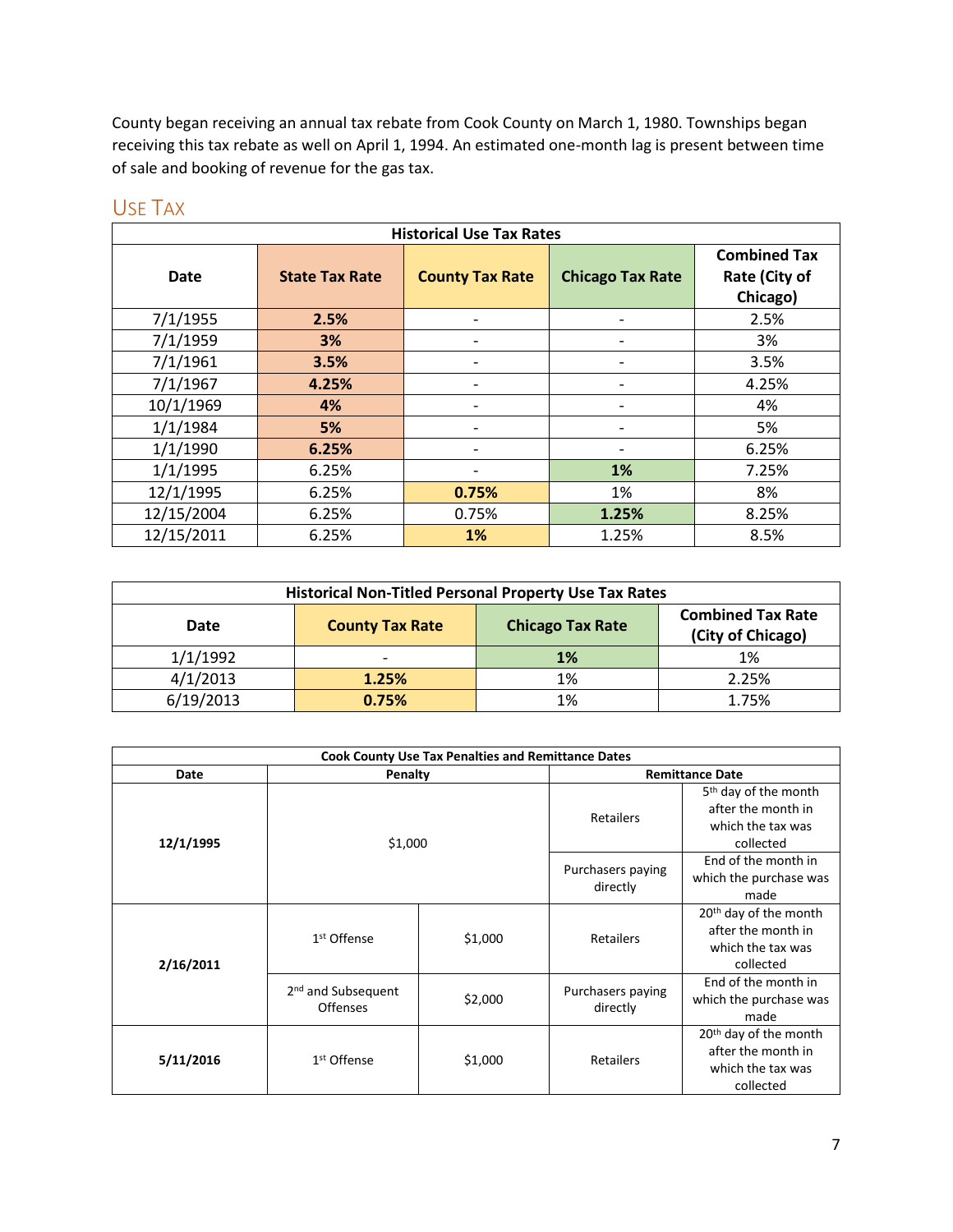| 2 <sup>nd</sup> and Subsequent | \$2,000 | Purchasers paying | 20 <sup>th</sup> day of the month<br>after the month in |
|--------------------------------|---------|-------------------|---------------------------------------------------------|
| <b>Offenses</b>                |         | directly          | which the purchase was                                  |
|                                |         |                   | made                                                    |

 The use tax shown in the first table above is imposed on the selling price of tangible personal property titled or registered with an agency of state government and purchased at retail in the State, County, or City. This tax was first imposed in the state of Illinois on July 1, 1955, followed by the City of Chicago on January 1, 1995 and Cook County on December 1, 1995. 20% of the revenue from the State use tax is deposited into the State and Local Sales Tax Reform Fund. Of this portion, 20% is distributed to the City of Chicago, 10% is distributed to the Regional Transit Authority, 0.6% is distributed to the Metro-East Mass Transit District, and \$3.15 million is distributed to the Build Illinois Fund. The remainder of the State and Local Sales Tax Reform Fund is distributed to municipal and county governments (except Chicago) based on population. Changes in penalties and remittance date policies for the use tax are shown in the third table above.

The non-titled personal property use tax shown in the second table above is imposed on the value of property when first subject to use in the County or, for the City rate, on the selling price of the property. This tax has been in place since January 1, 1992 in the City of Chicago, and since April 1, 2013, in Cook County. For the County tax, the first \$3,500 of purchases are exempt, while the first \$2,500 of purchases are exempt for the City tax. Individuals who are liable for more than the \$3,500 annual tax credit in the County are required to remit the tax by the 20th day of the month following the month in which the purchase was made. Violations of the County non-titled personal property use tax ordinance are subject to penalties under the Uniform Penalties, Interest, and Procedures Code.

An estimated one-month lag is present between time of sale and booking of revenue for both the use tax and the non-titled personal property use tax. For both taxes, the retailer or purchaser is required to remit the tax by the 20th day of the month following the month in which the sale was made. The Department then books the revenue during the month in which the tax was remitted.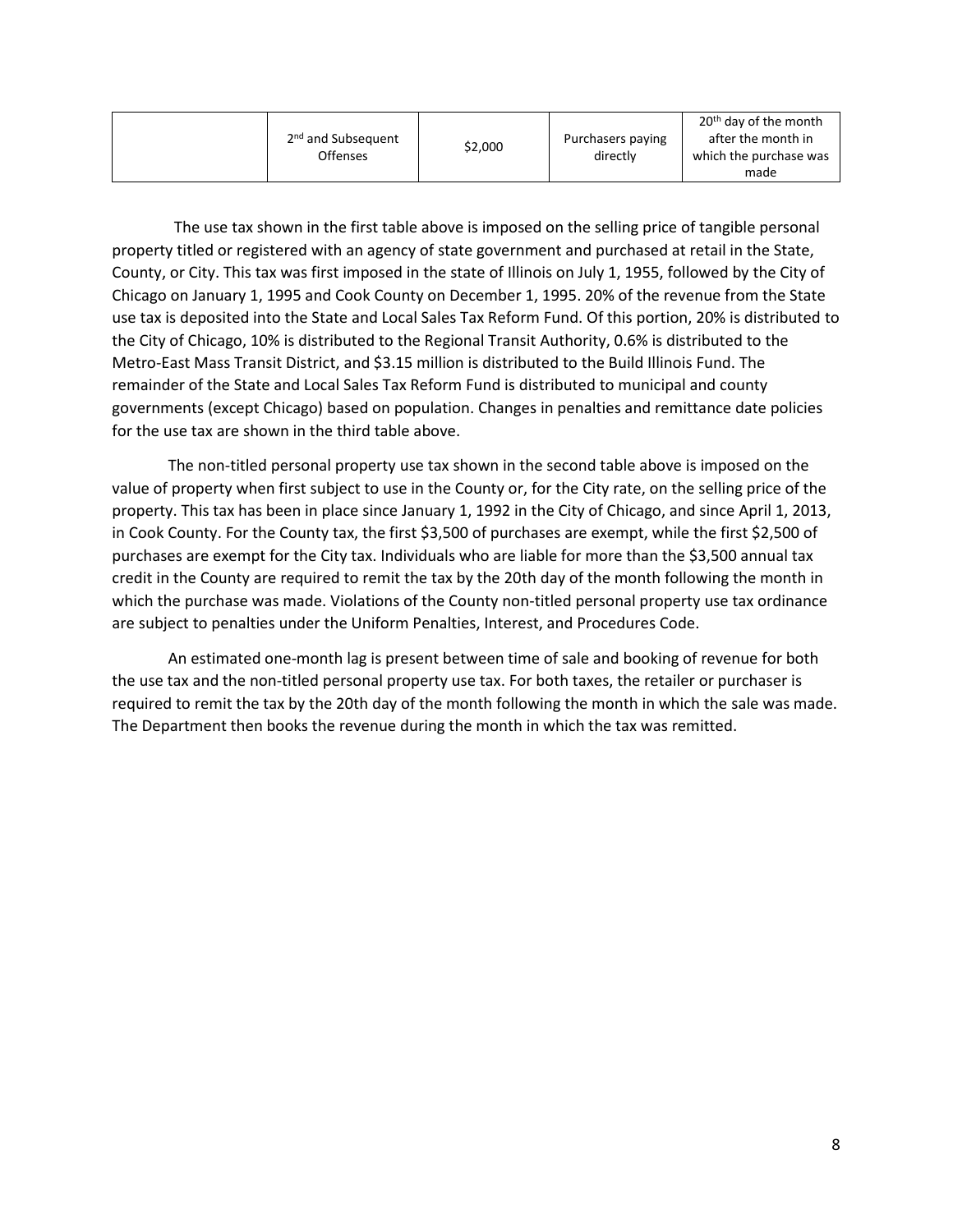| <b>Historical Cook County Parking Tax Rates</b> |                     |                                     |           |                     |                                                                                     |           |  |  |
|-------------------------------------------------|---------------------|-------------------------------------|-----------|---------------------|-------------------------------------------------------------------------------------|-----------|--|--|
| Date                                            |                     | <b>General Parking Lots/Garages</b> |           |                     | Parking Lots/Garages Owned my Municipalities<br>with Populations of 250,000 or Less |           |  |  |
|                                                 | <b>Time Period</b>  | <b>Parking Lot</b><br>Fee           | Tax       | <b>Time Period</b>  | <b>Parking Lot</b><br>Fee                                                           | Tax       |  |  |
|                                                 | 24 hours or<br>less | \$3 or less                         | No tax    | 24 hours or<br>less | \$3 or less                                                                         | No tax    |  |  |
|                                                 | 24 hours or<br>less | \$3.01 to \$4.99                    | \$0.50    | 24 hours or<br>less | \$3.01 to \$4.99                                                                    | \$0.50    |  |  |
|                                                 | 24 hours or<br>less | \$5.00 to<br>\$11.99                | \$0.75    | 24 hours or<br>less | \$5.00 to<br>\$11.99                                                                | \$0.75    |  |  |
|                                                 | 24 hours or<br>less | \$12 or more                        | \$1.00    | 24 hours or<br>less | \$12 or more                                                                        | \$1.00    |  |  |
| 1/1/2001                                        | <b>Weekly</b>       | \$15 or less                        | No tax    | <b>Weekly</b>       | \$15 or less                                                                        | No tax    |  |  |
|                                                 | <b>Weekly</b>       | \$15.01 to                          | \$2.50    | <b>Weekly</b>       | \$15.01 to                                                                          | \$2.50    |  |  |
|                                                 |                     | \$24.99                             |           |                     | \$24.99                                                                             |           |  |  |
|                                                 | <b>Weekly</b>       | \$25 to \$59.99                     | \$3.75    | <b>Weekly</b>       | \$25 to \$59.99                                                                     | \$3.75    |  |  |
|                                                 | Weekly              | \$60 or more                        | \$5.00    | Weekly              | \$60 or more                                                                        | \$5.00    |  |  |
|                                                 | <b>Monthly</b>      | \$60 or less                        | No tax    | <b>Monthly</b>      | \$60 or less                                                                        | No tax    |  |  |
|                                                 | <b>Monthly</b>      | \$60.01 to<br>\$99.99               | \$10.00   | <b>Monthly</b>      | \$60.01 to<br>\$99.99                                                               | \$10.00   |  |  |
|                                                 | <b>Monthly</b>      | \$100 to<br>\$239.99                | \$15.00   | <b>Monthly</b>      | \$100 to<br>\$239.99                                                                | \$15.00   |  |  |
|                                                 | <b>Monthly</b>      | \$240 or more                       | \$20.00   | <b>Monthly</b>      | \$240 or more                                                                       | \$20.00   |  |  |
|                                                 | 24 hours or<br>less | \$2 or less                         | No tax    | 24 hours or<br>less | \$3 or less                                                                         | No tax    |  |  |
|                                                 | 24 hours or<br>less | \$2.01 to \$4.99                    | \$0.50    | 24 hours or<br>less | \$3.01 to \$4.99                                                                    | \$0.50    |  |  |
|                                                 | 24 hours or<br>less | \$5.00 to<br>\$11.99                | \$0.75    | 24 hours or<br>less | \$5.00 to<br>\$11.99                                                                | \$0.75    |  |  |
|                                                 | 24 hours or<br>less | \$12 or more                        | \$1.00    | 24 hours or<br>less | \$12 or more                                                                        | \$1.00    |  |  |
|                                                 | Weekly              | \$10 or less                        | No tax    | Weekly              | \$15 or less                                                                        | No tax    |  |  |
| 11/15/2011                                      | Weekly              | \$10.01 to<br>\$24.99               | \$2.50    | Weekly              | \$15.01 to<br>\$24.99                                                               | \$2.50    |  |  |
|                                                 | Weekly              | \$25 to \$59.99                     | \$3.75    | Weekly              | \$25 to \$59.99                                                                     | \$3.75    |  |  |
|                                                 | Weekly              | \$60 or more                        | \$5.00    | Weekly              | \$60 or more                                                                        | \$5.00    |  |  |
|                                                 | Monthly             | \$40 or less                        | No tax    | Monthly             | \$60 or less                                                                        | No tax    |  |  |
|                                                 | Monthly             | \$40.01 to<br>\$99.99               | \$10.00   | Monthly             | \$60.01 to<br>\$99.99                                                               | \$10.00   |  |  |
|                                                 | Monthly             | \$100 to<br>\$239.99                | \$15.00   | Monthly             | \$100 to<br>\$239.99                                                                | \$15.00   |  |  |
|                                                 | Monthly             | \$240 or more                       | \$20.00   | Monthly             | \$240 or more                                                                       | \$20.00   |  |  |
|                                                 | 24 hours or<br>less | Less than \$2                       | No tax    | 24 hours or<br>less | Less than \$3                                                                       | No tax    |  |  |
|                                                 | 24 hours or<br>less | \$2 or more                         | 6% of fee | 24 hours or<br>less | \$3 or more                                                                         | 6% of fee |  |  |
| 9/1/2013                                        | Weekly              | Less than \$10                      | No tax    | Weekly              | Less than \$15                                                                      | No tax    |  |  |
|                                                 | Weekly              | \$10 or more                        | 9% of fee | Weekly              | \$15 or more                                                                        | 9% of fee |  |  |
|                                                 | Monthly             | Less than \$40                      | No tax    | Monthly             | Less than \$60                                                                      | No tax    |  |  |
|                                                 | Monthly             | \$40 or more                        | 9% of fee | Monthly             | \$60 or more                                                                        | 9% of fee |  |  |

## <span id="page-9-0"></span>PARKING LOT AND GARAGE OPERATIONS TAX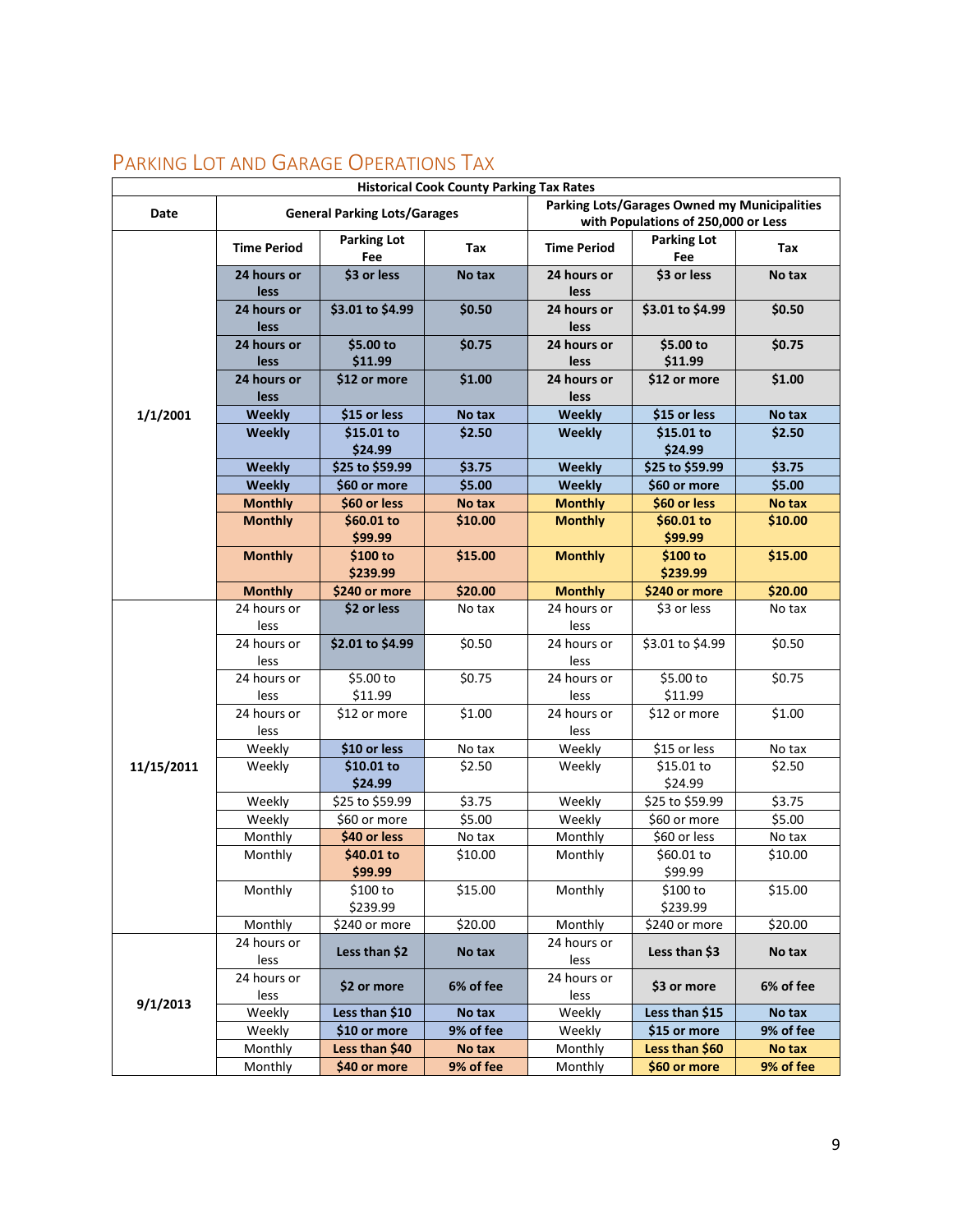|            |                           | <b>Historical City of Chicago Parking Tax Rates</b> |            |
|------------|---------------------------|-----------------------------------------------------|------------|
| Date       | <b>Time Period</b>        | <b>Parking Lot Fee</b>                              | Tax        |
|            | 24 hours or less          |                                                     | \$1.00     |
| 12/9/1992  | Weekly                    | ä,                                                  | \$5.00     |
|            | <b>Monthly</b>            | ÷.                                                  | \$20.00    |
|            | 24 hours or less          | $\mathcal{L}_{\mathcal{A}}$                         | \$1.25     |
|            | Weekly                    | $\blacksquare$                                      | \$6.25     |
| 11/17/1993 |                           |                                                     |            |
|            | <b>Monthly</b>            |                                                     | \$25.00    |
|            | 24 hours or less          | Less than \$2.00                                    | No tax     |
|            | 24 hours or less          | \$2.00-\$5.00                                       | \$0.75     |
|            | 24 hours or less          | Over \$5.00                                         | \$1.50     |
|            | Weekly                    | Less than \$10.00                                   | No tax     |
| 11/13/1996 | Weekly                    | \$10.00-\$25.00                                     | \$3.75     |
|            | Weekly                    | Over \$25.00                                        | \$7.50     |
|            | <b>Monthly</b>            | Less than \$40.00                                   | No tax     |
|            |                           |                                                     |            |
|            | <b>Monthly</b>            | \$40.00-\$100.00                                    | \$15.00    |
|            | <b>Monthly</b>            | Over \$100.00                                       | \$30.00    |
|            | 24 hours or less          | Less than \$2.00                                    | No tax     |
|            | 24 hours or less          | \$2.00-\$5.00                                       | \$0.75     |
|            | 24 hours or less          | \$5.00-\$12.00                                      | \$1.50     |
|            | 24 hours or less          | Over \$12.00                                        | \$2.00     |
|            | Weekly                    | Less than \$10.00                                   | No tax     |
|            | Weekly                    | \$10.00-\$25.00                                     | \$3.75     |
| 11/10/1999 |                           |                                                     | \$7.50     |
|            | Weekly                    | \$25.00-\$60.00                                     |            |
|            | Weekly                    | Over \$60.00                                        | \$10.00    |
|            | Monthly                   | Less than \$40.00                                   | No tax     |
|            | Monthly                   | \$40.00-\$100.00                                    | \$15.00    |
|            | <b>Monthly</b>            | \$100.00-\$240.00                                   | \$30.00    |
|            | <b>Monthly</b>            | Over \$240.00                                       | \$40.00    |
|            | 24 hours or less          | Less than \$2.00                                    | No tax     |
|            | 24 hours or less          | \$2.00-\$5.00                                       | \$1.00     |
|            | 24 hours or less          | \$5.00-\$12.00                                      | \$1.75     |
|            |                           |                                                     |            |
|            | 24 hours or less          | Over \$12.00                                        | \$2.25     |
|            | Weekly                    | Less than \$10.00                                   | No tax     |
| 12/15/2004 | Weekly                    | \$10.00-\$25.00                                     | \$5.00     |
|            | Weekly                    | \$25.00-\$60.00                                     | \$8.75     |
|            | Weekly                    | Over \$60.00                                        | \$11.25    |
|            | Monthly                   | Less than \$40.00                                   | No tax     |
|            | Monthly                   | \$40.00-\$100.00                                    | \$20.00    |
|            | Monthly                   | \$100.00-\$240.00                                   | \$35.00    |
|            | Monthly                   | Over \$240.00                                       | \$45.00    |
|            |                           |                                                     |            |
|            | 24 hours or less          | Less than \$2.00                                    | No tax     |
|            | 24 hours or less          | \$2.00-\$5.00                                       | \$1.00     |
|            | 24 hours or less          | \$5.00-\$12.00                                      | \$1.75     |
|            | 24 hours or less          | Over \$12.00                                        | \$3.00     |
|            | Weekly                    | Less than \$10.00                                   | No tax     |
|            | Weekly                    | \$10.00-\$25.00                                     | \$5.00     |
| 11/19/2008 | Weekly                    | \$25.00-\$60.00                                     | \$8.75     |
|            | Weekly                    | Over \$60.00                                        | \$15.00    |
|            |                           |                                                     |            |
|            | Monthly                   | Less than \$40.00                                   | No tax     |
|            | Monthly                   | \$40.00-\$100.00                                    | \$20.00    |
|            | Monthly                   | \$100.00-\$240.00                                   | \$35.00    |
|            | Monthly                   | Over \$240.00                                       | \$60.00    |
|            | 24 hours or less          | Less than \$2.00                                    | No tax     |
|            | 24 hours or less          | \$2.00-\$5.00                                       | \$1.00     |
|            | 24 hours or less          | \$5.00-\$12.00                                      | \$1.75     |
|            | 24 hours or less, weekend | Over \$12.00                                        | \$3.00     |
|            | 24 hours or less, weekday | Over \$12.00                                        | \$5.00     |
|            |                           | Less than \$10.00                                   |            |
|            | Weekly                    |                                                     | No tax     |
|            | Weekly                    | \$10.00-\$25.00                                     | \$5.00     |
| 11/16/2011 | Weekly                    | \$25.00-\$60.00                                     | \$8.75     |
|            | Weekly                    | Over \$60.00                                        | \$25.00    |
|            | Monthly                   | Less than \$40.00                                   | No tax     |
|            | Monthly                   | \$40.00-\$100.00                                    | \$20.00    |
|            | Monthly                   | \$100.00-\$240.00                                   | \$35.00    |
|            | <b>Monthly</b>            | \$240.00-\$300.00                                   | \$90.00    |
|            | <b>Monthly</b>            | \$300.00-\$400.00                                   | \$110.00   |
|            | <b>Monthly</b>            | Over \$400.00                                       | \$120.00   |
|            |                           |                                                     |            |
|            | Daily, weekend            |                                                     | 18% of fee |
| 7/1/2013   | Daily, weekday            | $\blacksquare$                                      | 20% of fee |
|            | Weekly                    | ÷.                                                  | 20% of fee |
|            | <b>Monthly</b>            | $\blacksquare$                                      | 20% of fee |
|            | Daily, weekend            | $\Box$                                              | 20% of fee |
|            | Daily, weekday            | $\blacksquare$                                      | 22% of fee |
| 1/1/2015   | Weekly                    | $\mathcal{L}_{\mathcal{A}}$                         | 22% of fee |
|            | <b>Monthly</b>            |                                                     | 22% of fee |
|            | <b>Valet parking</b>      | $\omega$                                            | 20% of fee |
|            |                           |                                                     |            |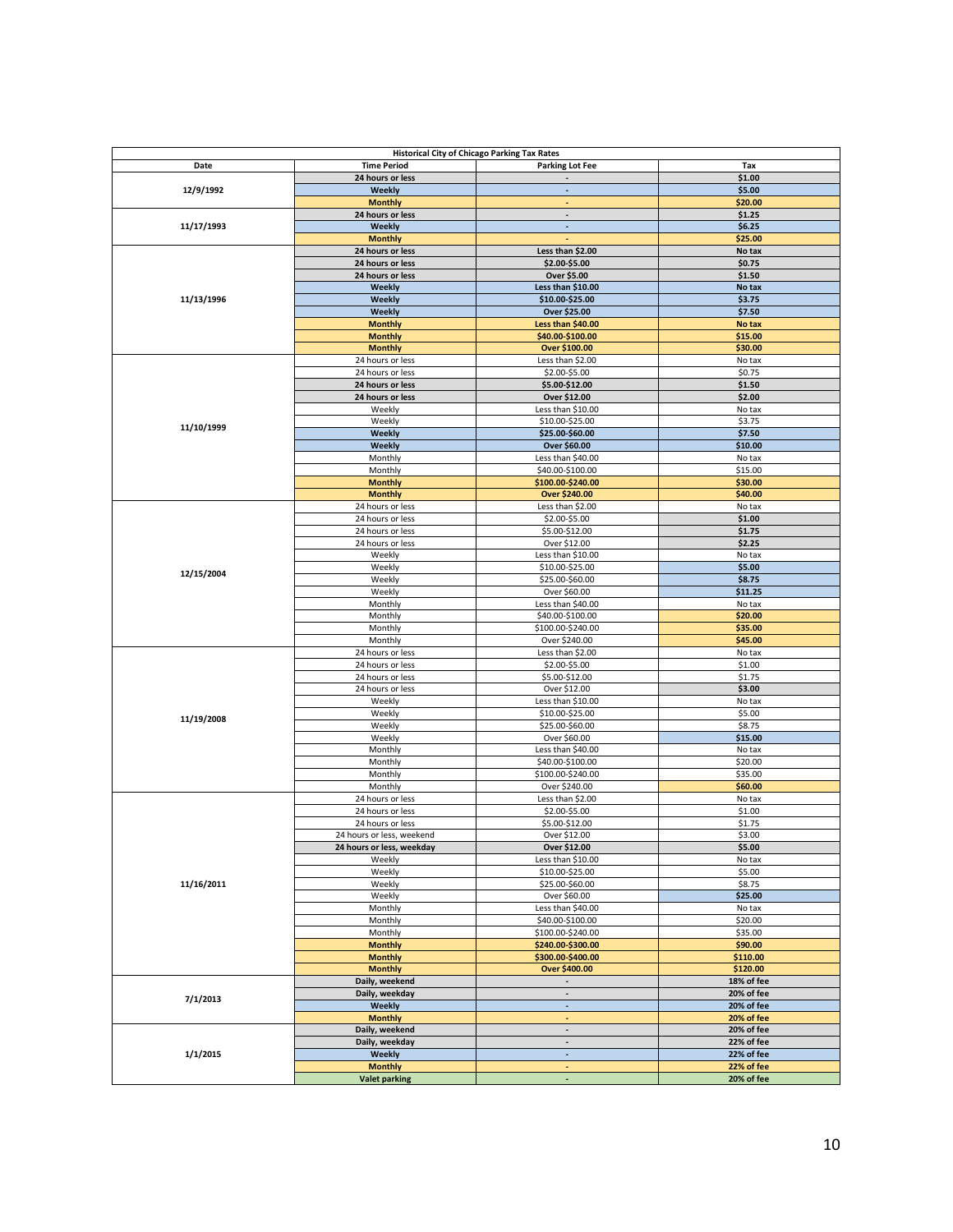| Cook County Parking Lot and Garage Operations Tax Penalties, Remittance Dates, and Commission |                             |         |                                                                                                                                      |                        |  |  |  |
|-----------------------------------------------------------------------------------------------|-----------------------------|---------|--------------------------------------------------------------------------------------------------------------------------------------|------------------------|--|--|--|
| Date                                                                                          | Penalty                     |         | <b>Remittance Date</b>                                                                                                               | <b>Commission</b>      |  |  |  |
| 1/1/2001                                                                                      | \$50-\$200 for each offense |         | End of the calendar month<br>following the month for which the<br>tax is due. Only required for parking<br>lot and garage operators. | 1% of collected<br>tax |  |  |  |
|                                                                                               | 1 <sup>st</sup> Offense     | \$1,000 | 20 <sup>th</sup> day of the month following the                                                                                      |                        |  |  |  |
| 2/16/2011                                                                                     | $2nd$ and                   |         | month for which the tax is due.                                                                                                      | No commission          |  |  |  |
|                                                                                               | Subsequent                  | \$2,000 | Required for valet operators as well                                                                                                 |                        |  |  |  |
|                                                                                               | <b>Offenses</b>             |         | as parking lot and garage operators.                                                                                                 |                        |  |  |  |

The first and second tables above show parking lot and garage operations taxes for Cook County and the City of Chicago since they were first imposed (On January 1, 2001 and December 9, 1992, respectively). In addition to these taxes, the State of Illinois began imposing a parking tax starting January 1, 2020. This tax is 6% of the parking fee for hourly, daily, or weekly parking and 9% of the purchase price for monthly of annual parking. Proceeds from the new State tax will be deposited into the Capitol Projects Fund. Cook County and Chicago both impose different taxes for daily, weekly, and monthly parking. Additionally, the tax for both the County and the City is based on the fee paid for parking. In 2011, the County implemented a separate tax structure for parking lots and garages owned by municipalities with populations of 250,000 or less. Changes in penalties and remittance date policies for the parking tax are shown in the third table above.

An estimated one-month lag is present between collection of tax and booking of revenue for the parking tax. Parking lot and garage operators, as well as valet operators, are required to remit the collected tax by the 20th day of the month following the month in which the tax was collected from the purchaser. The Department then books the revenue from the tax during the month in which the tax was remitted.

|             | <b>Historical Amusement Tax Rates</b> |                        |                         |           |                      |  |  |  |
|-------------|---------------------------------------|------------------------|-------------------------|-----------|----------------------|--|--|--|
|             |                                       | <b>County Tax Rate</b> | <b>Chicago Tax Rate</b> |           |                      |  |  |  |
|             |                                       | <b>Live Cultural</b>   | <b>Live Cultural</b>    |           | <b>Live Cultural</b> |  |  |  |
| <b>Date</b> | General                               | Performances,          | Performances,           | General   | Performances,        |  |  |  |
|             | Amusement                             | <b>Max Capacity</b>    | <b>Max Capacity</b>     | Amusement | <b>Max Capacity</b>  |  |  |  |
|             |                                       | 750-5,000              | <b>Over 5,000</b>       |           | <b>Over 750</b>      |  |  |  |
| 1/1/1993    | $\overline{\phantom{a}}$              |                        |                         | 6%        |                      |  |  |  |
| 1/1/1995    |                                       |                        |                         | 7%        |                      |  |  |  |
| 2/1/1997    | 3%                                    |                        |                         | 7%        |                      |  |  |  |
| 1/1/1999    | 3%                                    | 1%                     |                         | 7%        | 3%                   |  |  |  |
| 4/6/1999    | 3%                                    | 1%                     | 1.5%                    | 7%        | 3%                   |  |  |  |
| 1/1/2005    | 3%                                    | 1%                     | 1.5%                    | 8%        | 4%                   |  |  |  |
| 1/1/2009    | 3%                                    | 1%                     | 1.5%                    | 9%        | 5%                   |  |  |  |

### <span id="page-11-0"></span>AMUSEMENT TAX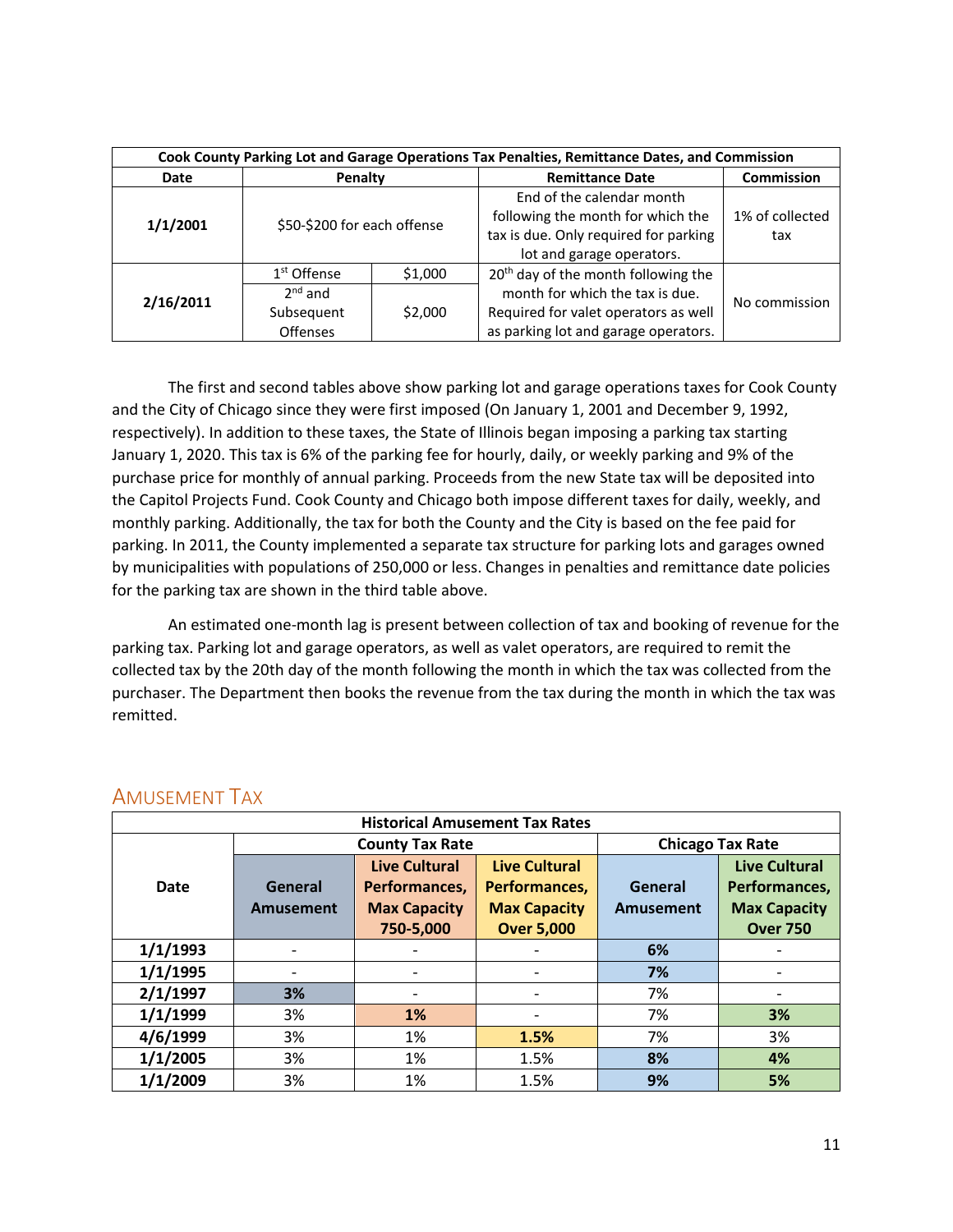| <b>Cook County Amusement Tax Penalties, Remittance Dates, and Commission</b> |                                     |         |                                                                                                         |                        |  |  |  |  |
|------------------------------------------------------------------------------|-------------------------------------|---------|---------------------------------------------------------------------------------------------------------|------------------------|--|--|--|--|
| Date                                                                         | Penalty                             |         | <b>Remittance Date</b>                                                                                  | Commission             |  |  |  |  |
| 2/1/1997                                                                     | \$200-\$500 for each offense        |         | End of the calendar month<br>following the month in which the<br>tax was collected                      | 1% of collected<br>tax |  |  |  |  |
| 2/16/2011                                                                    | \$200-\$500 for each offense        |         | 20 <sup>th</sup> day of the month following the<br>month for which the tax is due.                      | No commission          |  |  |  |  |
| 12/17/2014                                                                   | \$200-\$500 for each offense        |         | 20 <sup>th</sup> day of the month following the<br>month in which payment for the<br>amusement occurred | No commission          |  |  |  |  |
|                                                                              | 1 <sup>st</sup> Offense             | \$1,000 | 20 <sup>th</sup> day of the month following the                                                         |                        |  |  |  |  |
| 11/18/2015                                                                   | $2nd$ and<br>subsequent<br>offenses | \$2,000 | month in which payment for the<br>amusement occurred                                                    | No commission          |  |  |  |  |

The first table above shows the Cook County and City of Chicago amusement tax rates since this tax was first imposed, on January 1, 1993 and February 1, 1997, respectively. No amusement tax is currently imposed by the State of Illinois. Both Cook County and the City of Chicago have lower amusement tax rates for live cultural performances, as shown above. The tax rates shown in the table are imposed on the admission fees associated with an amusement. Changes in penalties and remittance date policies for the amusement tax are shown in the second table above.

 An estimated one-month lag is present between time of sale and booking of revenue for the amusement tax. Tax collectors are required to remit the collected tax by the 20th day of the month following the month in which payment for the amusement was made. The Department then books the revenue from the tax during the month in which the tax was remitted.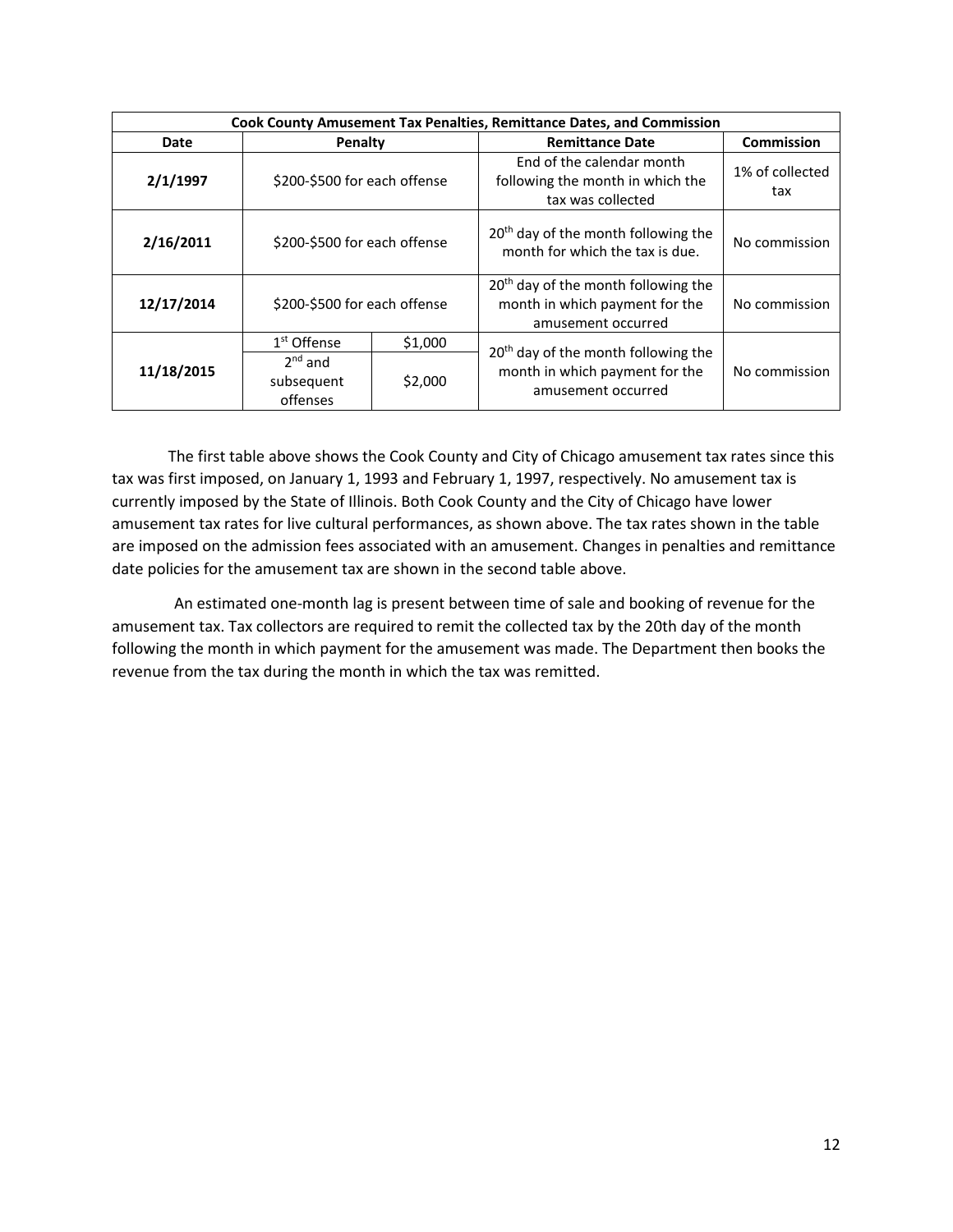# <span id="page-13-0"></span>ALCOHOLIC BEVERAGE TAX

|            |                                       |                          | <b>Historical Alcoholic Beverage Tax Rates</b> |                                      |                                                      |                          |
|------------|---------------------------------------|--------------------------|------------------------------------------------|--------------------------------------|------------------------------------------------------|--------------------------|
|            |                                       | <b>State Tax Rate</b>    |                                                | <b>County Tax Rate</b>               | <b>Chicago Tax Rate</b>                              |                          |
| Date       | <b>Type of Alcohol</b>                | Tax Rate (per<br>Gallon) | <b>Type of Alcohol</b>                         | Tax Rate (per<br>Gallon)             | <b>Type of Alcohol</b>                               | Tax Rate (per<br>Gallon) |
|            | <b>Beer/Cider</b>                     | \$0.02                   |                                                | ÷                                    |                                                      |                          |
|            | Wine up to 14%                        | \$0.10                   | ä,                                             |                                      | $\sim$                                               |                          |
| 1934       | Wine over 14%                         | \$0.25                   | ÷,                                             | $\overline{\phantom{a}}$             | $\overline{\phantom{a}}$                             | ÷,                       |
|            | <b>Distilled liquor</b>               | \$0.50                   |                                                | ٠                                    |                                                      |                          |
|            | Beer/Cider                            | \$0.04                   | $\overline{\phantom{a}}$                       | $\sim$                               | $\sim$                                               | $\sim$                   |
| 1941       | Wine up to 14%                        | \$0.15                   | ä,                                             | ÷                                    | ×.                                                   | ä,                       |
|            | Wine over 14%                         | \$0.40                   | ä,                                             | $\omega$                             | $\omega$                                             | ÷,                       |
|            | <b>Distilled liquor</b>               | \$1.00                   | ÷,                                             | $\overline{\phantom{a}}$             | $\overline{\phantom{a}}$                             | ÷,                       |
|            | Beer/Cider                            | \$0.06                   | ÷,                                             | $\overline{\phantom{a}}$             | $\sim$                                               | ÷,                       |
| 1959       | Wine up to 14%                        | \$0.23\$                 | ä,                                             | $\mathbf{r}$                         | $\omega$                                             | ÷.                       |
|            | Wine over 14%                         | \$0.60                   | ÷,                                             | $\overline{\phantom{a}}$             | $\overline{\phantom{a}}$                             | $\overline{\phantom{a}}$ |
|            | <b>Distilled liquor</b>               | \$1.52                   | ÷,                                             | ÷                                    | $\sim$                                               |                          |
|            | Beer/Cider                            | \$0.07                   | ÷,                                             | $\overline{\phantom{a}}$             | $\overline{\phantom{a}}$                             | ÷,                       |
| 1969       | Wine up to 14%                        | \$0.23                   | $\overline{\phantom{a}}$                       | $\overline{\phantom{a}}$             | $\sim$                                               | $\overline{\phantom{a}}$ |
|            | Wine over 14%                         | \$0.60                   | ä,                                             | $\omega$<br>$\overline{\phantom{a}}$ | $\omega$                                             | ä,                       |
|            | <b>Distilled liquor</b><br>Beer/Cider | \$2.00<br>\$0.07         | <b>Beer</b>                                    | \$0.04                               | $\overline{\phantom{a}}$<br>$\overline{\phantom{a}}$ | ÷                        |
|            | Wine up to 14%                        | \$0.23                   | Wine up to 14%                                 | \$0.12                               | $\sim$                                               | $\overline{\phantom{a}}$ |
| 7/1/1975   | Wine over 14%                         | \$0.60                   | Wine over 14%                                  | \$0.30                               | $\omega$                                             | ÷.                       |
|            | Distilled liquor                      | \$2.00                   | <b>Alcohol/Spirits</b>                         | \$1.00                               | $\overline{\phantom{a}}$                             | ÷,                       |
|            | Beer/Cider                            | \$0.07                   | <b>Beer</b>                                    | \$0.06                               | $\overline{\phantom{a}}$                             | ä,                       |
|            | Wine up to 14%                        | \$0.23                   | Wine up to 14%                                 | \$0.16                               |                                                      |                          |
| 1/1/1985   | Wine over 14%                         | $\frac{1}{5}0.60$        | Wine over 14%                                  | \$0.30                               | $\sim$                                               | $\overline{\phantom{a}}$ |
|            | Distilled liquor                      | \$2.00                   | <b>Alcohol/Spirits</b>                         | \$2.00                               | ÷                                                    | ÷,                       |
|            | Beer/Cider                            | \$0.07                   | Beer                                           | \$0.06                               | <b>Beer</b>                                          | \$0.12                   |
|            | Wine up to 14%                        | \$0.23                   | Wine up to 14%                                 | \$0.16                               |                                                      |                          |
| 5/14/1986  | Wine over 14%                         | \$0.60                   | Wine over 14%                                  | \$0.30                               | Wine                                                 | \$0.15                   |
|            | Distilled liquor                      | \$2.00                   | Alcohol/Spirits                                | \$2.00                               | <b>Alcohol/Spirits</b>                               | \$0.50                   |
|            | Beer/Cider                            | \$0.07                   | Beer                                           | \$0.06                               | Beer                                                 | \$0.12                   |
| 4/1/1993   | Wine up to 14%                        | \$0.23                   | Alcohol up to<br>14%                           | \$0.16                               | Wine                                                 | \$0.15                   |
|            | Wine over 14%                         | \$0.60                   | <b>Alcohol 14%-20%</b>                         | \$0.30                               |                                                      |                          |
|            | Distilled liquor                      | \$2.00                   | <b>Alcohol over 20%</b>                        | \$2.00                               | Alcohol/Spirits                                      | \$0.50                   |
|            | Beer/Cider                            | \$0.07                   | Beer                                           | \$0.06                               | <b>Beer</b>                                          | \$0.16                   |
| 11/17/1993 | Wine up to 14%                        | \$0.23                   | Alcohol up to 14%                              | \$0.16                               | Alcohol up to<br>14%                                 | \$0.20                   |
|            | Wine over 14%                         | \$0.60                   | Alcohol 14%-20%                                | \$0.30                               | Alcohol 14%-20%                                      | \$0.50                   |
|            | Distilled liquor                      | \$2.00                   | Alcohol over 20%                               | \$2.00                               | Alcohol over 20%                                     | \$1.50                   |
|            | <b>Beer/Cider</b>                     | \$0.185                  | Beer                                           | \$0.06                               | Beer                                                 | \$0.16                   |
| 1999       | Wine up to 14%                        | \$0.73                   | Alcohol up to 14%                              | \$0.16                               | Alcohol up to 14%                                    | \$0.20                   |
|            | Wine over 14%                         | \$0.73                   | Alcohol 14%-20%                                | \$0.30                               | Alcohol 14%-20%                                      | \$0.50                   |
|            | <b>Distilled liquor</b>               | \$4.50<br>\$0.185        | Alcohol over 20%<br>Beer                       | \$2.00                               | Alcohol over 20%<br>Beer                             | \$1.50<br>\$0.176        |
| 12/15/2004 | Beer/Cider<br>Wine up to 14%          | \$0.73                   | Alcohol up to 14%                              | \$0.06<br>\$0.16                     | Alcohol up to<br>14%                                 | \$0.246                  |
|            | Wine over 14%                         | \$0.73                   | Alcohol 14%-20%                                | \$0.30                               | Alcohol 14%-20%                                      | \$0.615                  |
|            | Distilled liquor                      | \$4.50                   | Alcohol over 20%                               | \$2.00                               | Alcohol over 20%                                     | \$1.845                  |
|            | Beer/Cider                            | \$0.185                  | Beer                                           | \$0.06                               | <b>Beer</b>                                          | \$0.29                   |
| 11/13/2007 | Wine up to 14%                        | \$0.73                   | Alcohol up to 14%                              | \$0.16                               | Alcohol up to<br>14%                                 | \$0.36                   |
|            | Wine over 14%                         | \$0.73                   | Alcohol 14%-20%                                | \$0.30                               | Alcohol 14%-20%                                      | \$0.89                   |
|            | Distilled liquor                      | \$4.50                   | Alcohol over 20%                               | \$2.00                               | Alcohol over 20%                                     | \$2.68                   |
|            | Beer/Cider                            | \$0.231                  | Beer                                           | \$0.06                               | Beer                                                 | \$0.29                   |
|            | Wine up to 14%                        | \$1.39                   | Alcohol up to 14%                              | \$0.16                               | Alcohol up to 14%                                    | \$0.36                   |
| 9/1/2009   | Wine over 14%                         | \$1.39                   | Alcohol 14%-20%                                | \$0.30                               | Alcohol 14%-20%                                      | \$0.89                   |
|            | <b>Distilled liquor</b>               | \$8.55                   | Alcohol over 20%                               | \$2.00                               | Alcohol over 20%                                     | \$2.68                   |
|            | Beer/Cider                            | \$0.231                  | <b>Beer</b>                                    | \$0.09                               | Beer                                                 | \$0.29                   |
| 11/15/2011 | Wine up to 14%                        | \$1.39                   | Alcohol up to<br>14%                           | \$0.24\$                             | Alcohol up to 14%                                    | \$0.36                   |
|            | Wine over 14%                         | \$1.39                   | Alcohol 14%-20%                                | \$0.45                               | Alcohol 14%-20%                                      | \$0.89                   |
|            | Distilled liquor                      | \$8.55                   | <b>Alcohol over 20%</b>                        | \$2.50                               | Alcohol over 20%                                     | \$2.68                   |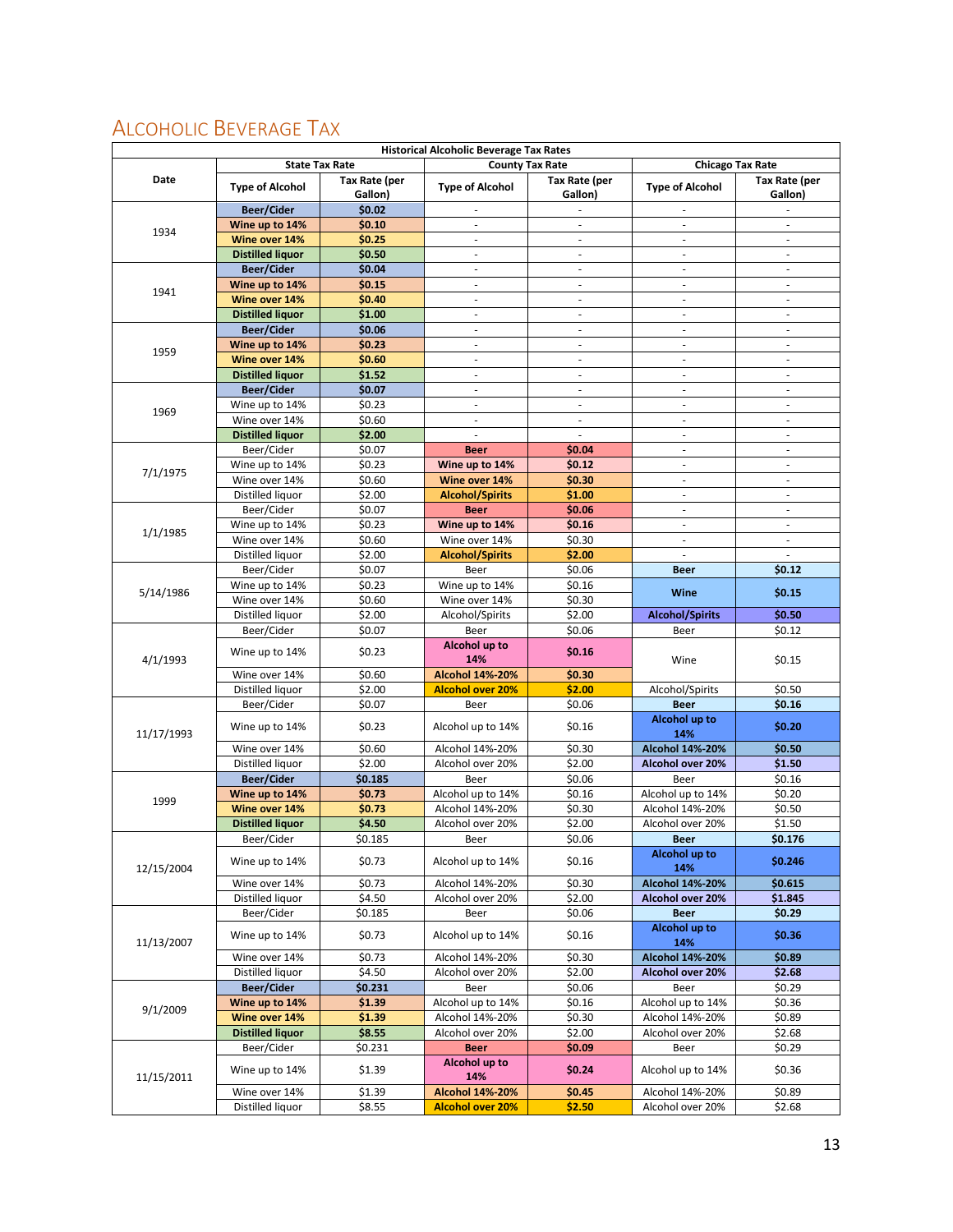| Cook County Alcoholic Beverage Tax Penalties, Remittance Dates, and Commission |                                                                                   |               |                                                                                                        |                                                                                                                                  |                 |  |  |
|--------------------------------------------------------------------------------|-----------------------------------------------------------------------------------|---------------|--------------------------------------------------------------------------------------------------------|----------------------------------------------------------------------------------------------------------------------------------|-----------------|--|--|
| Date                                                                           |                                                                                   | Penalty       | <b>Remittance Date</b>                                                                                 | Commission                                                                                                                       |                 |  |  |
| 7/1/1975                                                                       |                                                                                   | \$100-\$1,000 |                                                                                                        | 45 <sup>th</sup> day of the month following the month<br>for which the tax is due. Wholesale alcoholic<br>beverage dealers only. |                 |  |  |
|                                                                                |                                                                                   |               | Wholesale alcoholic<br>beverage dealers                                                                | 45 <sup>th</sup> day of the<br>month following the<br>month for which the<br>tax is due                                          |                 |  |  |
| 9/7/1976                                                                       |                                                                                   | \$100-\$1,000 | Retailer alcoholic<br>beverage dealers<br>(when receiving<br>liquor on which tax<br>has not been paid) | Within 30 days of<br>receiving liquor                                                                                            | 0.5% of tax due |  |  |
|                                                                                |                                                                                   |               | Wholesale alcoholic<br>beverage dealers                                                                | 15 <sup>th</sup> day of the<br>month following the<br>month for which the<br>tax is due                                          |                 |  |  |
| 9/16/1991                                                                      |                                                                                   | \$100-\$1,000 | Retailer alcoholic<br>beverage dealers<br>(when receiving<br>liquor on which tax<br>has not been paid) | Within 30 days of<br>receiving liquor                                                                                            | 0.5% of tax due |  |  |
|                                                                                | $1st$ offense                                                                     | \$1,000       | Wholesale alcoholic<br>beverage dealers                                                                | 15 <sup>th</sup> day of the<br>month following the<br>month for which the<br>tax is due                                          |                 |  |  |
| 2/16/2011                                                                      | 2 <sup>nd</sup> and subsequent<br>\$2,000<br>offenses                             |               | Retailer alcoholic<br>beverage dealers<br>(when receiving<br>liquor on which tax<br>has not been paid) | Within 30 days of<br>receiving liquor                                                                                            | 0.5% of tax due |  |  |
| 5/11/2016                                                                      | $1st$ offense<br>\$1,000<br>2 <sup>nd</sup> and subsequent<br>\$2,000<br>offenses |               | Wholesale alcoholic<br>beverage dealers                                                                | 20 <sup>th</sup> day of the<br>month following the<br>month for which the<br>tax is due                                          |                 |  |  |
|                                                                                |                                                                                   |               | Retailer alcoholic<br>beverage dealers<br>(when receiving<br>liquor on which tax<br>has not been paid) | 20 <sup>th</sup> day of the<br>months after the<br>month in which<br>liquor was received                                         | No commission   |  |  |

The first table above shows alcoholic beverage tax rates for Illinois, Cook County, and the City of Chicago. This tax was first imposed on a State level in 1934, on a County level on July 1, 1975, and in the City of Chicago on May 14, 1986. While the state liquor tax has been imposed on the same categories of liquor since its inception, the Cook County and Chicago Liquor taxes have changed over time. The Cook County liquor tax was modified on April 1, 1993 to apply to beer, alcoholic beverages up to 14%, alcoholic beverages between 14% and 20%, and alcoholic beverages over 20%. Previously, it applied to beer, wine up to 14%, wine over 14%, and spirits. The City of Chicago liquor tax was similarly modified on November 17, 1993 to apply to beer, alcoholic beverages up to 14%, alcoholic beverages between 14% and 20%, and alcoholic beverages over 20%. Previously, this tax applied to beer, wine, and spirits. The majority of revenue from the State liquor tax is deposited into the General Revenue fund, while revenue from the 2009 rate increase was deposited into the Capital Projects Fund. Revenue from the City of Chicago's alcoholic beverage tax is deposited into the City's Corporate Fund. Changes in penalties and remittance date policies for the alcoholic beverage tax are shown in the second table above.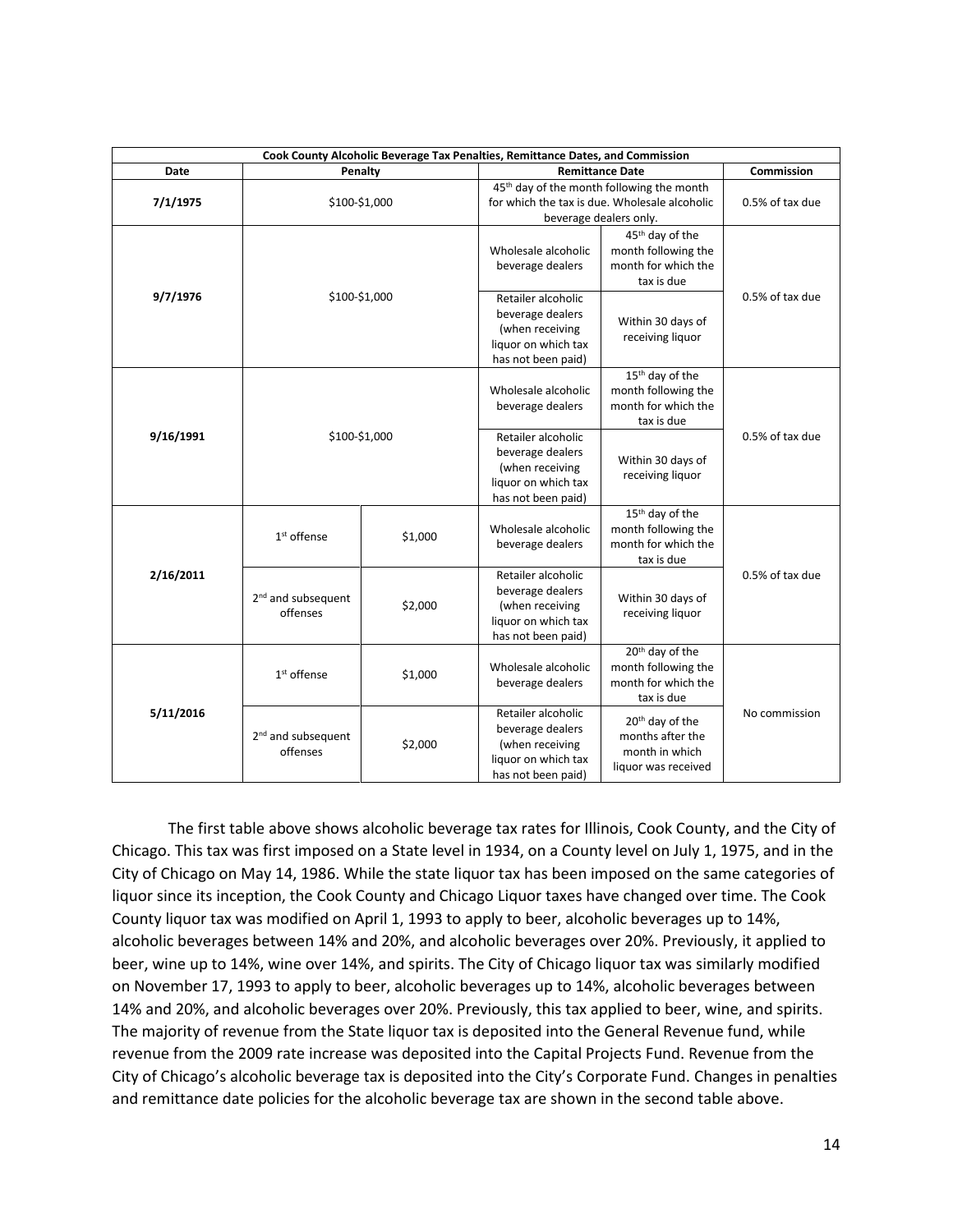An estimated one-month lag is present between time of sale and booking of revenue for the alcoholic beverage tax. Wholesale alcoholic beverage dealers are required to remit the tax by the 20th day of the month following the month in which the alcoholic beverage was sold. The Department then books the revenue from the tax during the month in which the tax was remitted.

#### <span id="page-15-0"></span>PROPERTY TAX

Cook County property tax revenue comes from the base property tax levy, as well as from expiring TIF districts, expiring incentives, and new property construction. The base property tax levy has not been adjusted for inflation since 1996. The Cook County Property Tax Relief Ordinance, passed in 1994, prohibits the County Board from increasing the aggregate levy for any year over the prior year's aggregate levy by more than 5% or by more than the percentage increase in CPI during the preceding year, whichever is less. This limitation may be exceeded by a 2/3 vote of the Board, or to include property annexed into the County during the levy year or new property created in the County during the levy year.

 The property tax due from individuals is determined based on the revenue requested from the various taxing districts in which the property is located. Taxing districts, such as school districts, park districts, and municipalities, pass an annual levy ordinance indicating the amount of revenue they want to receive from property taxes. This ordinance is filed with the County Clerk, who calculates the rates needed to generate the requested revenue based on the taxable value of the property within the district. To determine the tax due from property owners, the assessment value of the property is found by multiplying the market value of the property by the assessment level. The assessment value of the property is multiplied by the state equalization factor to determine the equalized assessed level. The state equalization factor is set by the Illinois Department of Revenue annually, to ensure that the median level of assessments in each County is 33.33%. After the equalized assessed value is determined, exemptions are subtracted. The equalized assessed value after exemptions is then multiplied by the composite property tax rate (the sum of the various taxing districts' rates based on their requested revenue) to determine the tax due from property owners.

 In addition to the revenue collected from the base tax levy, Cook County collects property tax revenue from expiring TIFs. A TIF (Tax Increment Financing) is a tool used by a city to generate money for economic development in a blighted or conservation area. When a TIF is created, total equalized assessed valuation is frozen in the district for 23 years. The levy continues to increase while the equalized assessed valuation is frozen, leading to an increase in the composite property tax rate for taxpayers. All new property tax dollars are re-invested in the TIF district until the TIF expires. New revenues arise from new developments, improvements on existing developments, or increasing taxes on existing properties. When the TIF expires, the surplus of revenues from the district's growth above the base level of the equalized assessed valuation is returned to the general fund of the municipality and overlapping governments.

 Total Cook County property tax revenue includes the base property tax levy, expiring TIFs, expiring incentives, and new property construction, as outlined above. To determine the amount of revenue that goes into the general fund, the reserve for uncollected taxes and PPRT are added to the base property tax levy. PPRT, or Personal Property Replacement Tax, is a tax imposed by Illinois on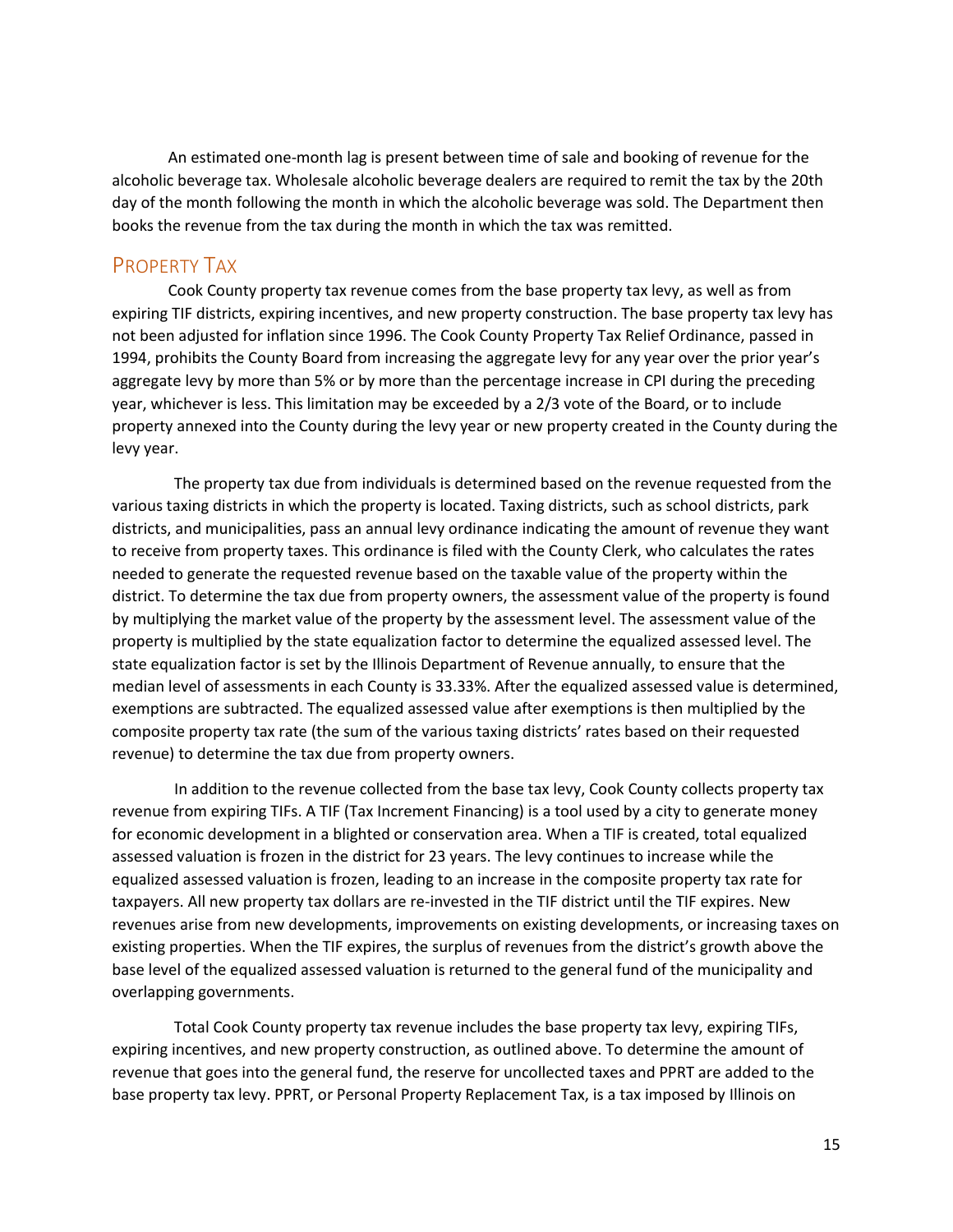corporate income. Proceeds from this tax are distributed to local governments. Currently, the Personal Property Replacement Tax rate is 2.5% for incomes of corporations, 1.5% for incomes of partnerships, trusts, and S corporations, and 0.8% for invested capital of a public utility. 51.65% of funds from the PPRT are distributed to Cook County, with the remaining 48.35% distributed to downstate counties. After the reserve for uncollected taxes and PPRT are added to the base property tax levy, revenue is taken out for the GO bonds debt service. GO Bonds, or general obligation bonds, are bonds secured by the County's pledge to repay bond holders. Additional revenue is subtracted for the statutory pension contribution, election contribution, capital equipment contribution, and CCH contribution. After these adjustments are made, the remainder of the revenue is deposited into the general fund.

### <span id="page-16-0"></span>CANNABIS TAX

Medical and adult-use cannabis consumption and sales are authorized by state law. The state levies taxes and collects licensing fees, and some local jurisdictions, including Cook County, also levy taxes.

The Illinois General Assembly passed the [Compassionate Use of Medical Cannabis Pilot](https://www.ilga.gov/legislation/publicacts/98/PDF/098-0122.pdf)  [Program Act](https://www.ilga.gov/legislation/publicacts/98/PDF/098-0122.pdf) in 2013, with an effective date of January 1, 2014. The Act established a pilot program in which medical cannabis sales were taxed at 1% (an extension of the state's lower 1% sales tax on qualifying food and drugs) and cultivators were charged a privilege tax of 7% of sales price per ounce. The medical cannabis program was expanded in 2018 vi[a Public Act 100-1114](https://www.ilga.gov/legislation/publicacts/100/PDF/100-1114.pdf) to allow prescribing in lieu of opioids and to remove the need for background checks of program participants. In 2019, the state amended the medical cannabis program further, removing its pilot status and making other changes, via [Public Act 101-0363.](https://www.ilga.gov/legislation/publicacts/101/PDF/101-0363.pdf)

2019 also saw the legalization of adult use (recreational) cannabis, following earlier efforts to decriminalize cannabis possession and use in 2016 via [Public Act 099-0697.](https://www.ilga.gov/legislation/publicacts/99/PDF/099-0697.pdf) The Cannabis Regulation and Tax Act (CRTA), [Public Act 101-0027,](https://www.ilga.gov/legislation/publicacts/101/PDF/101-0027.pdf) signed by the Governor on June 25, 2019, established regulatory, licensing, and taxing provisions for the cultivation, manufacture, distribution, and sales of adult (recreational) use cannabis in Illinois.

Like medical cannabis sales, adult use cannabis transactions are taxed by the state in multiple ways. Per the CRTA, cultivators pay a privilege tax of 7% of gross receipts from the first sale of cannabis, and retail sales are taxed at the state's general sales tax rate of 6.25%, not the lower 1% rate for medical cannabis sales. In addition, adult use cannabis sales are subject to retail excise taxes at rates that vary with potency: cannabis with 35% or less THC is taxed at 10%; cannabis with greater than 35% THC is taxed at 25%; and cannabis-infused products are all taxed at 20%, independent of the THC content. Medical cannabis sales are not subject to these excise taxes.

The CRTA also allows municipalities to impose a Cannabis Retailers' Occupation Tax (ROT) of up to 3% in increments of 0.25%. Counties are allowed to impose a Cannabis Retailers' Occupation Tax of up to 3% in increments of 0.25% for sales made in a municipality within its borders and up to 3.75% in unincorporated areas. Per its ordinanc[e SO2019-9400,](https://chicago.legistar.com/LegislationDetail.aspx?ID=4284607&GUID=93F6BCD6-9A47-4852-AAED-C4ABD5354D2A&Options=Advanced&Search=) the city of Chicago imposes its own ROT of 3%, and Cook County's [Ordinance 20-0658](https://cook-county.legistar.com/LegislationDetail.aspx?ID=4280106&GUID=98219272-8F85-44D5-8B4F-977D7EF4B0E2&Options=Advanced&Search=) imposes a county ROT of 3% in both incorporated and unincorporated areas, with both taxes effective July 1, 2020. Medical cannabis sales are exempt from these taxes.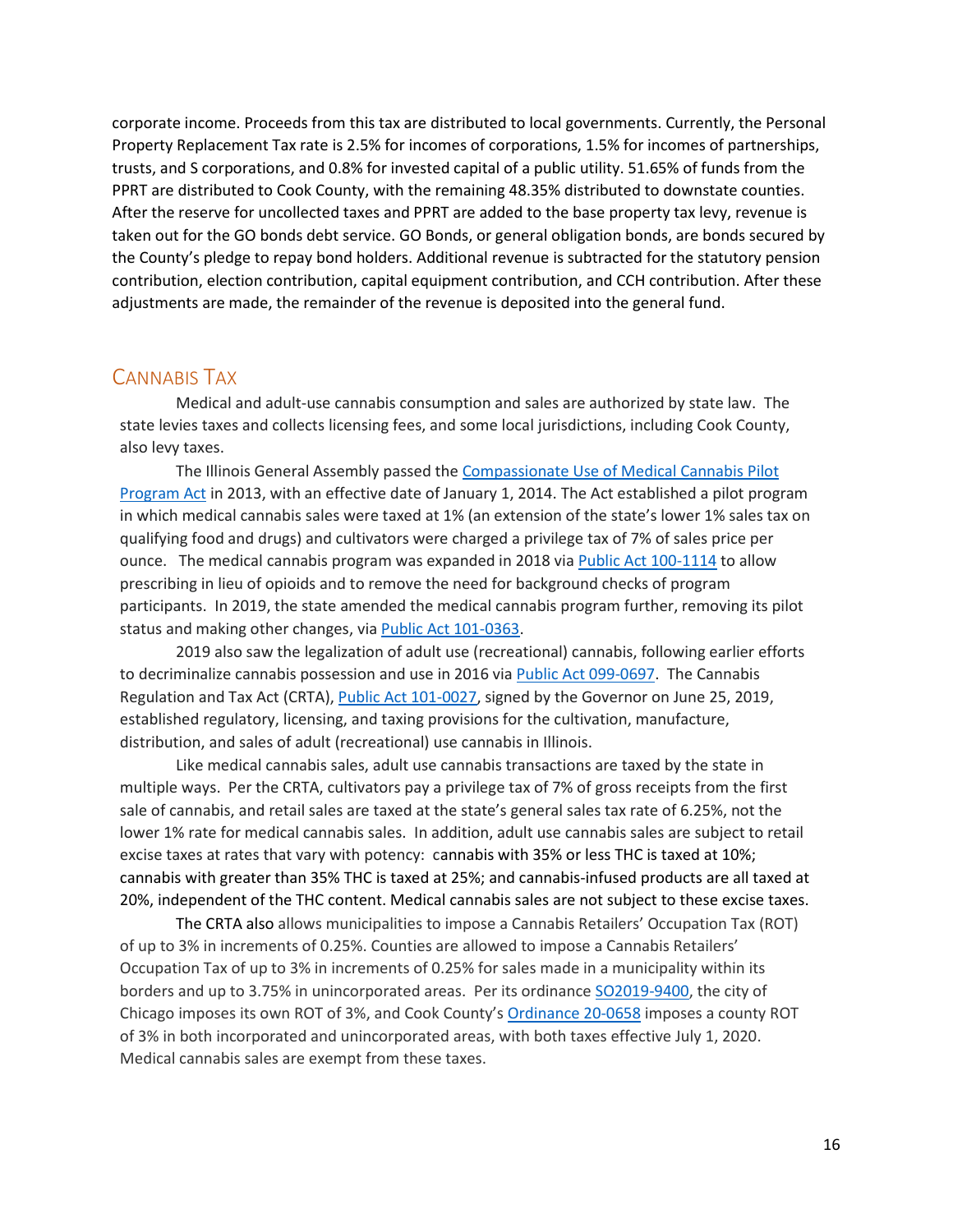|             |                                                                 |                          | <b>State</b>         |            | <b>County</b>                 |            | <b>City</b>                   |            | <b>RTA</b> |
|-------------|-----------------------------------------------------------------|--------------------------|----------------------|------------|-------------------------------|------------|-------------------------------|------------|------------|
| <b>Date</b> | <b>Cannabis</b><br><b>Type</b>                                  | <b>Cultivator</b><br>Tax | <b>Excise</b><br>Tax | <b>ROT</b> | <b>Cannabis</b><br><b>ROT</b> | <b>ROT</b> | <b>Cannabis</b><br><b>ROT</b> | <b>ROT</b> | <b>ROT</b> |
| 1/1/2020    | Adult Use<br>Cannabis<br>with 35%<br>THC or less<br>Adult Use   | 7%                       | 10%                  | 6.25%      |                               | 1.75%      |                               | 1.25%      | 1%         |
|             | Adult Use<br>Cannabis<br>with greater<br>than 35%<br><b>THC</b> | 7%                       | 25%                  | 6.25%      |                               | 1.75%      |                               | 1.25%      | 1%         |
|             | <b>Adult Use</b><br>Cannabis<br>Infused<br>Products             | 7%                       | 20%                  | 6.25%      |                               | 1.75%      |                               | 1.25%      | 1%         |
|             | Medical<br>Cannabis                                             | 7%                       |                      | 1%         |                               |            |                               |            |            |
| 7/1/2020    | Adult Use<br>Cannabis<br>with 35%<br>THC or less                | 7%                       | 10%                  | 6.25%      | 3%                            | 1.75%      | 3%                            | 1.25%      | 1%         |
|             | Cannabis<br>with greater<br>than 35%<br><b>THC</b>              | 7%                       | 25%                  | 6.25%      | 3%                            | 1.75%      | 3%                            | 1.25%      | 1%         |
|             | Adult Use<br>Cannabis<br>Infused<br>Products                    | 7%                       | 20%                  | 6.25%      | 3%                            | 1.75%      | 3%                            | 1.25%      | 1%         |
|             | Medical<br>Cannabis                                             | 7%                       |                      | 1%         |                               |            |                               |            |            |

### <span id="page-17-0"></span>SPORTS WAGERING TAX

Sports wagering was legalized in Illinois through SB 690, passed June 28, 2019. This bill legalized sports wagering, expanded gaming, and provided for the vertical revenues in the Rebuild Illinois Capital plan. Venues allowed for sports wagering are casinos, racetracks, and sports venues that hold 17,000 people or more. Wagerers must be over 21 and physically in the state of Illinois. Wagers cannot be placed on minor league events, Illinois collegiate teams, or K-12 sports events.

At the state level, revenue from sports wagering is collected as both fees for operators, as outlined in the table below, and a 15% tax on adjusted gross receipts (AGR). AGR is the total amount of money wagered less the total payout of the operator on sports wagering bets of a master sports wagering licensee. The state also collects a 2% tax on the AGR from sports wagers placed in Cook County, that are paid to Cook County's criminal justice system.